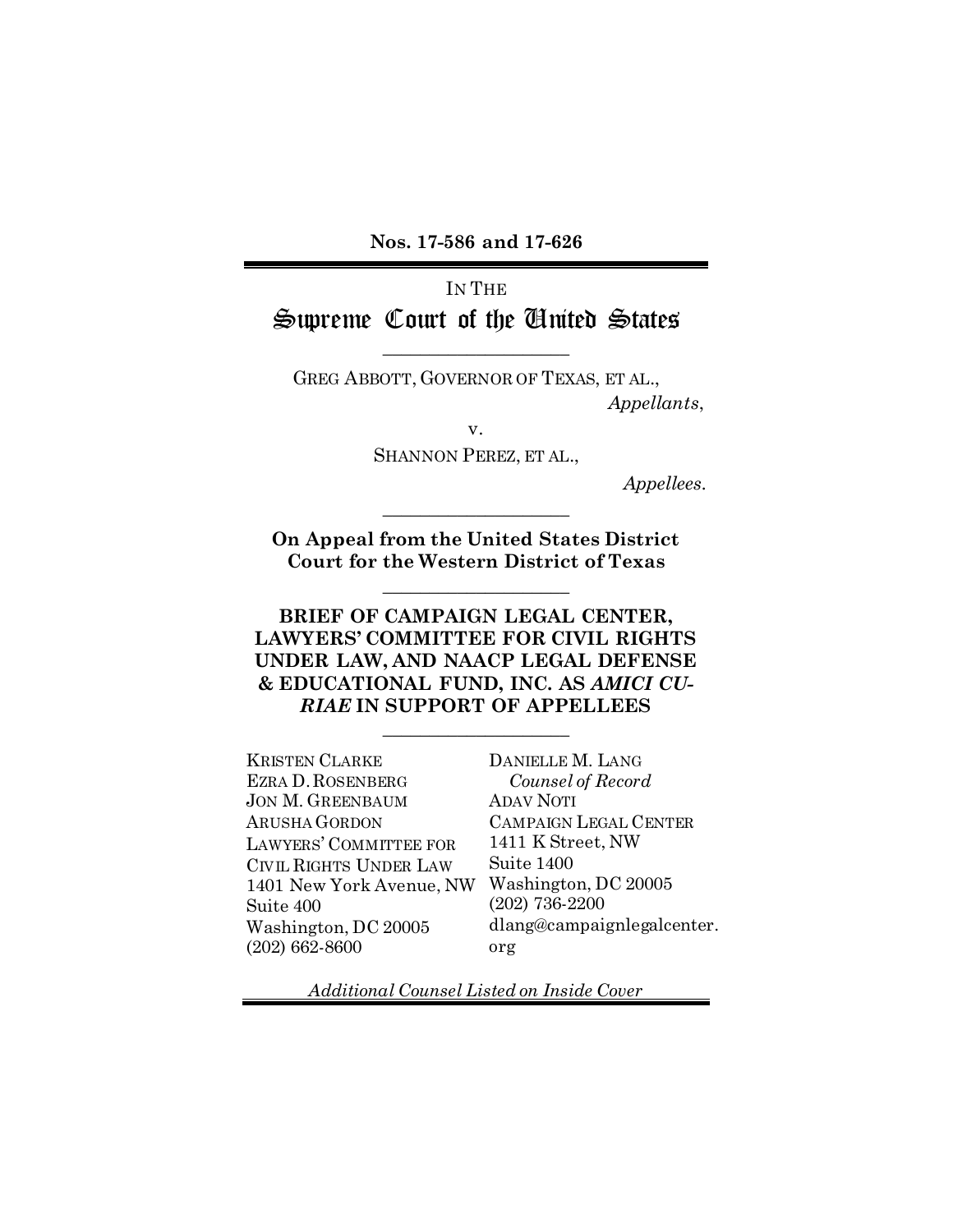SHERRILYN A. IFILL *President & Director-Counsel* JANAI S. NELSON SAMUEL SPITAL LEAH C. ADEN NAACPLEGAL DEFENSE & EDUCATIONAL FUND, INC. 40 Rector Street, 5th Floor New York, NY 10006 (212) 965-2200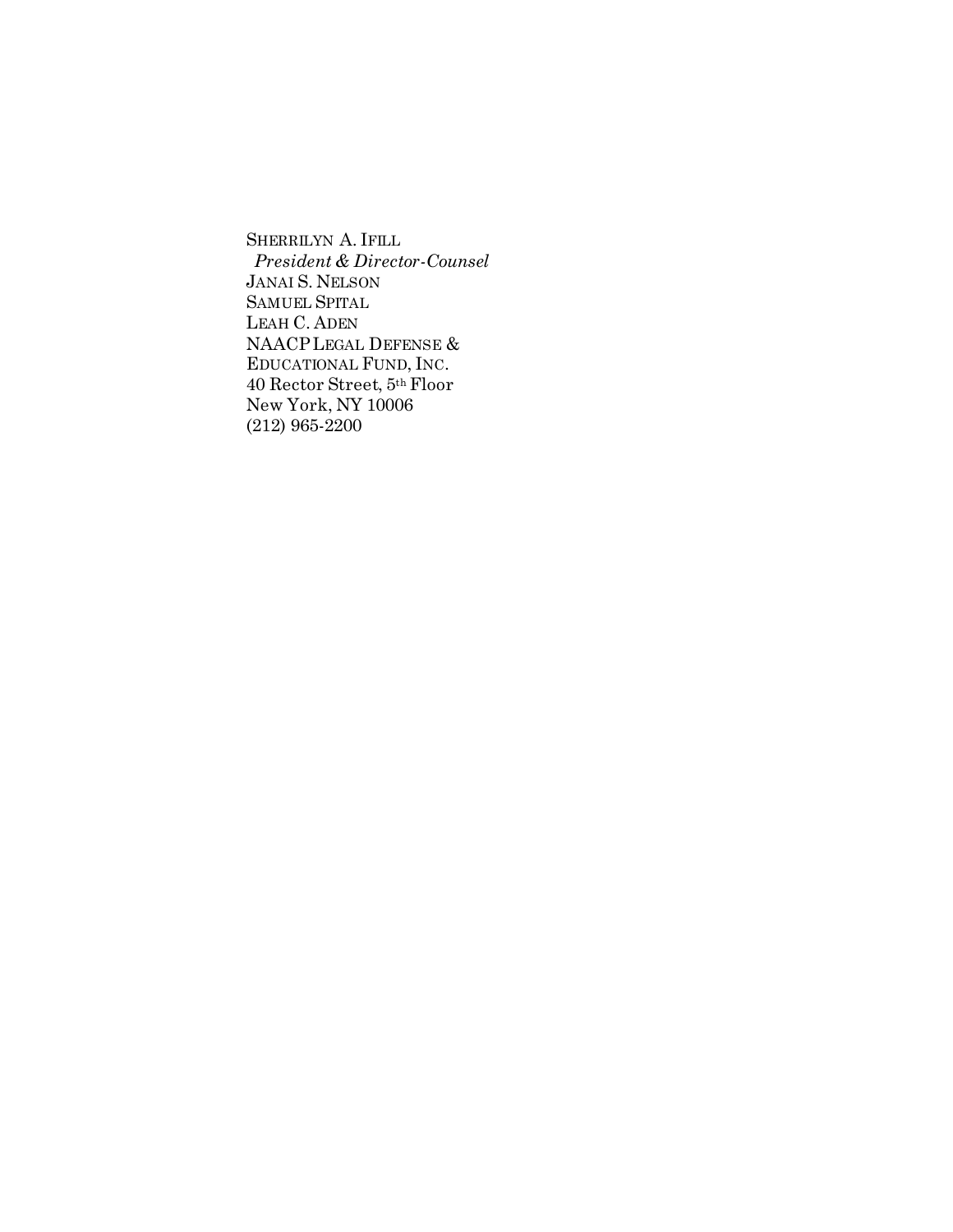# **TABLE OF CONTENTS**

| I.  | THE 2013 MAPS ARE<br><b>INEXTRICABLY LINKED TO THE</b><br>DISCRIMINATORY 2011 MAPS 6                                                  |  |
|-----|---------------------------------------------------------------------------------------------------------------------------------------|--|
| II. | <b>MAINTENANCE AND</b><br><b>FURTHERANCE OF</b><br><b>INTENTIONALLY</b><br>DISCRIMINATORY ACTIONS<br>VIOLATE THE FOURTEENTH           |  |
|     | Purposeful Maintenance and<br>А.<br><b>Furthering of Discriminatory</b><br>Intent Compel a Finding of                                 |  |
|     | Texas Has the Burden of<br><b>B.</b><br>Proving That the 2013 Maps Did<br>Not Maintain or Further the<br>Discriminatory Intent Behind |  |
|     | III. INTENTIONAL DISCRIMINATION<br>REQUIRES A COMPLETE                                                                                |  |
| IV. | AN INTERIM REMEDIAL ORDER<br>DOES NOT SET THE FINAL<br>CONTOURS OF RELIEF21                                                           |  |

i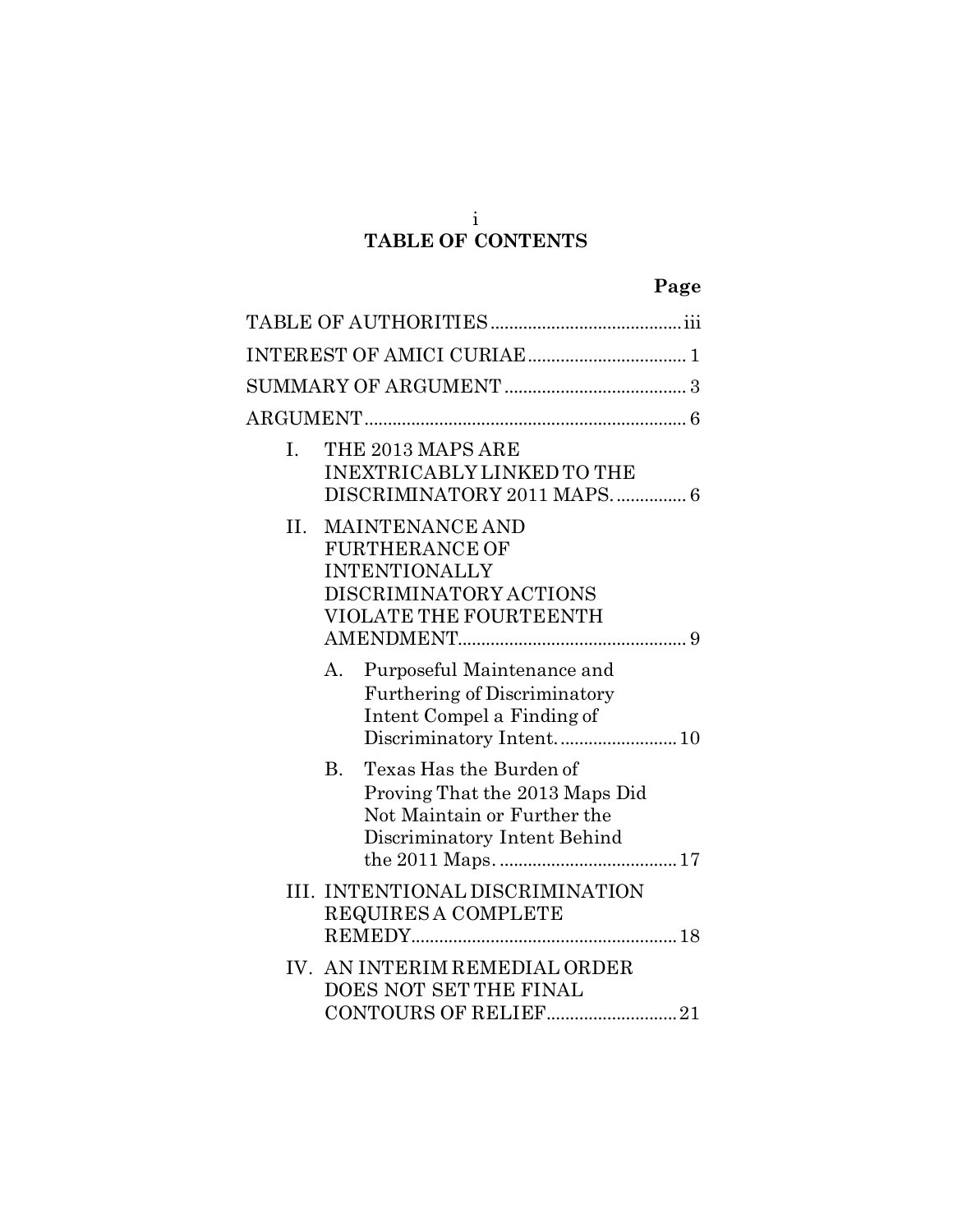## ii **TABLE OF CONTENTS (continued)**

**Page**

[CONCLUSION...............................................................25](#page-31-0)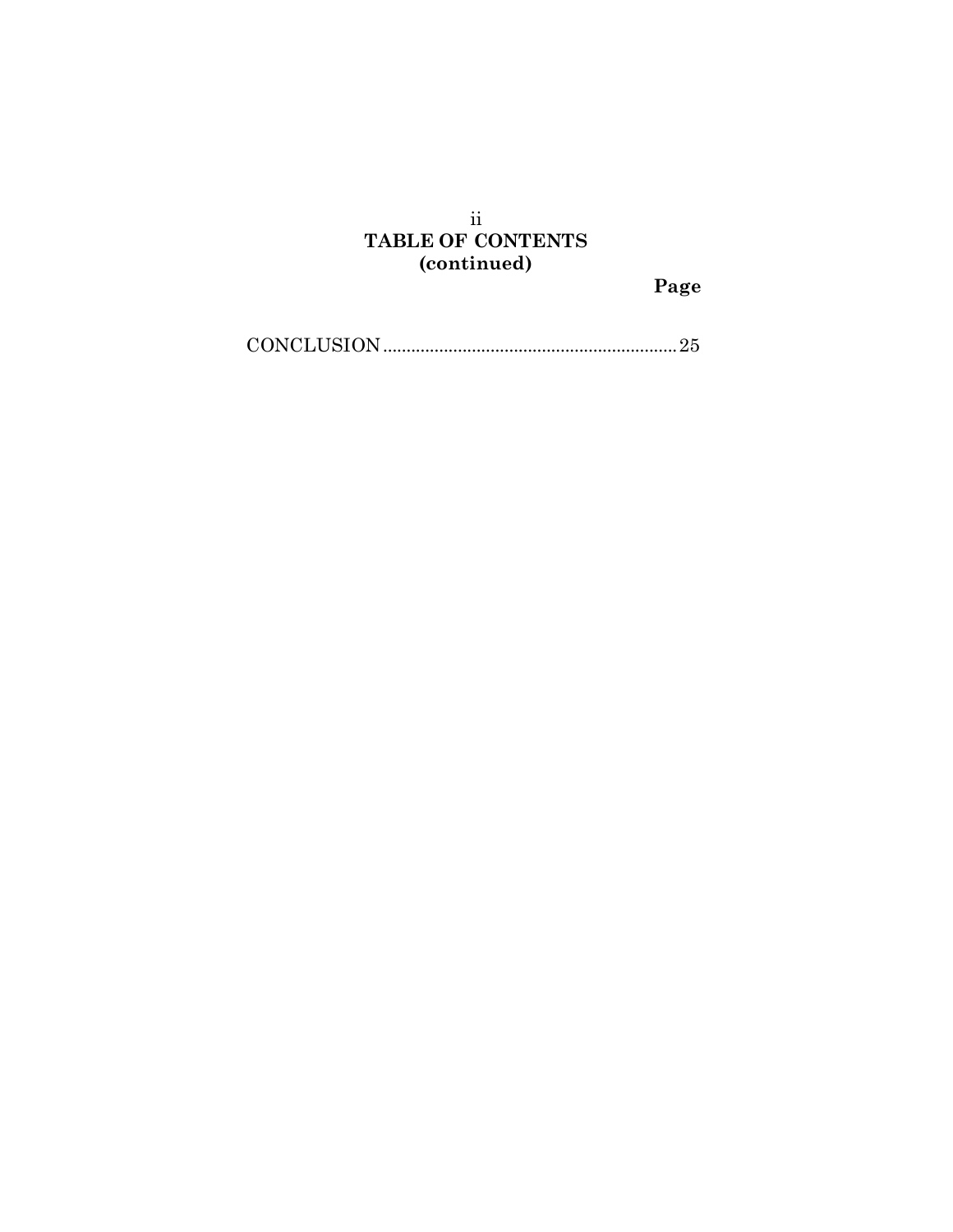### iii

# **TABLE OF AUTHORITIES**

### **Cases**

| City of Port Arthur v. United States, 459                                   |
|-----------------------------------------------------------------------------|
| City of Richmond v. United States, 422                                      |
| Cotton v. Fordice, $157$ F.3d 388 (5th Cir.                                 |
| Dillard v. Baldwin County Comm'n,                                           |
| Green v. County Sch. Bd., 391 U.S. 430                                      |
| Hunter v. Underwood, 471 U.S. 222                                           |
| <i>Keyes v. Sch. Dist. No. 1,</i> 413 U.S. 189                              |
|                                                                             |
| Louisiana v. United States, 380 U.S.                                        |
| McCreary Count v. American Civil<br>Liberties Union of Kentucky, 545        |
| N. Carolina State Conference of NAACP<br>v. McCrory, 831 F.3d 204 (4th Cir. |
|                                                                             |

**Page(s)**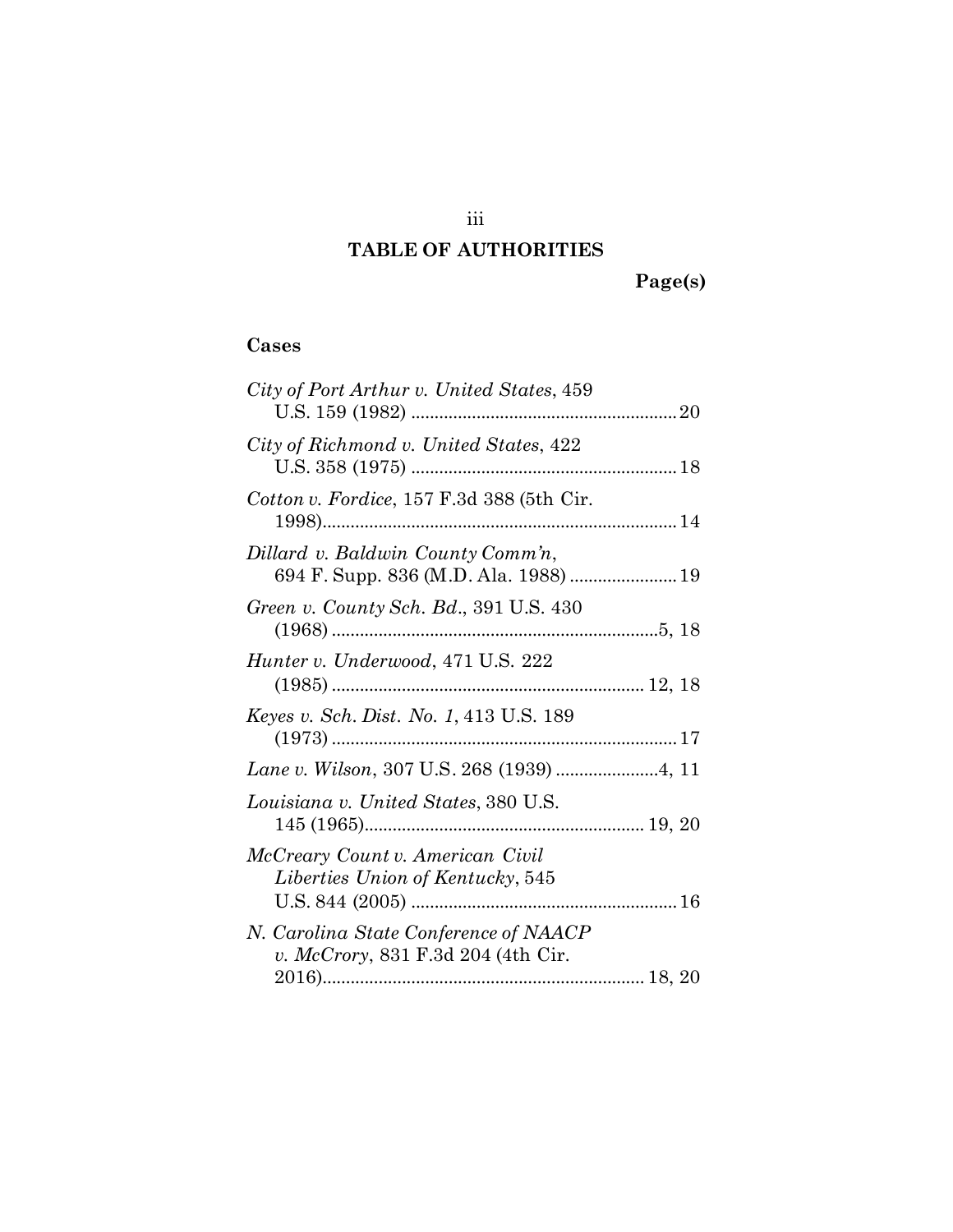# **TABLE OF AUTHORITIES (continued)**

**Page(s)**

| Palmer v. Thompson, 403 U.S. 217                                                                                                                                                                                                                                                                                                                                                                                             |
|------------------------------------------------------------------------------------------------------------------------------------------------------------------------------------------------------------------------------------------------------------------------------------------------------------------------------------------------------------------------------------------------------------------------------|
| Perez v. Abbott, 253 F. Supp. 3d 864                                                                                                                                                                                                                                                                                                                                                                                         |
| Perez v. Abbott, 274 F. Supp. 3d 624                                                                                                                                                                                                                                                                                                                                                                                         |
| Perez v. Texas, 891 F. Supp. 2d 808                                                                                                                                                                                                                                                                                                                                                                                          |
|                                                                                                                                                                                                                                                                                                                                                                                                                              |
| Pers. Adm'r of Massachusetts v. Feeney,                                                                                                                                                                                                                                                                                                                                                                                      |
|                                                                                                                                                                                                                                                                                                                                                                                                                              |
| $Shaw\ v.\ Reno,\ 509\ U.S.\ 630\ (1993) \ldots\hspace{-1.5mm}\ldots\hspace{-1.5mm}\ldots\hspace{-1.5mm}\ldots\hspace{-1.5mm}\ldots\hspace{-1.5mm}\ldots\hspace{-1.5mm}\ldots\hspace{-1.5mm}\ldots\hspace{-1.5mm}\ldots\hspace{-1.5mm}\ldots\hspace{-1.5mm}\ldots\hspace{-1.5mm}\ldots\hspace{-1.5mm}\ldots\hspace{-1.5mm}\ldots\hspace{-1.5mm}\ldots\hspace{-1.5mm}\ldots\hspace{-1.5mm}\ldots\hspace{-1.5mm}\ldots\hspace$ |
| Trump v. Int'l Refugee Assistance                                                                                                                                                                                                                                                                                                                                                                                            |
| United States v. Fordice, 505 U.S. 717                                                                                                                                                                                                                                                                                                                                                                                       |
| United States v. Virginia, 518 U.S. 515                                                                                                                                                                                                                                                                                                                                                                                      |
| Univ. of Texas v. Camenisch, 451 U.S.                                                                                                                                                                                                                                                                                                                                                                                        |
| Village of Arlington Heights v. Metro.<br>Hous. Dev. Corp., 429 U.S. 252                                                                                                                                                                                                                                                                                                                                                     |
| Walters v. Nat'l Ass'n of Radiation                                                                                                                                                                                                                                                                                                                                                                                          |

iv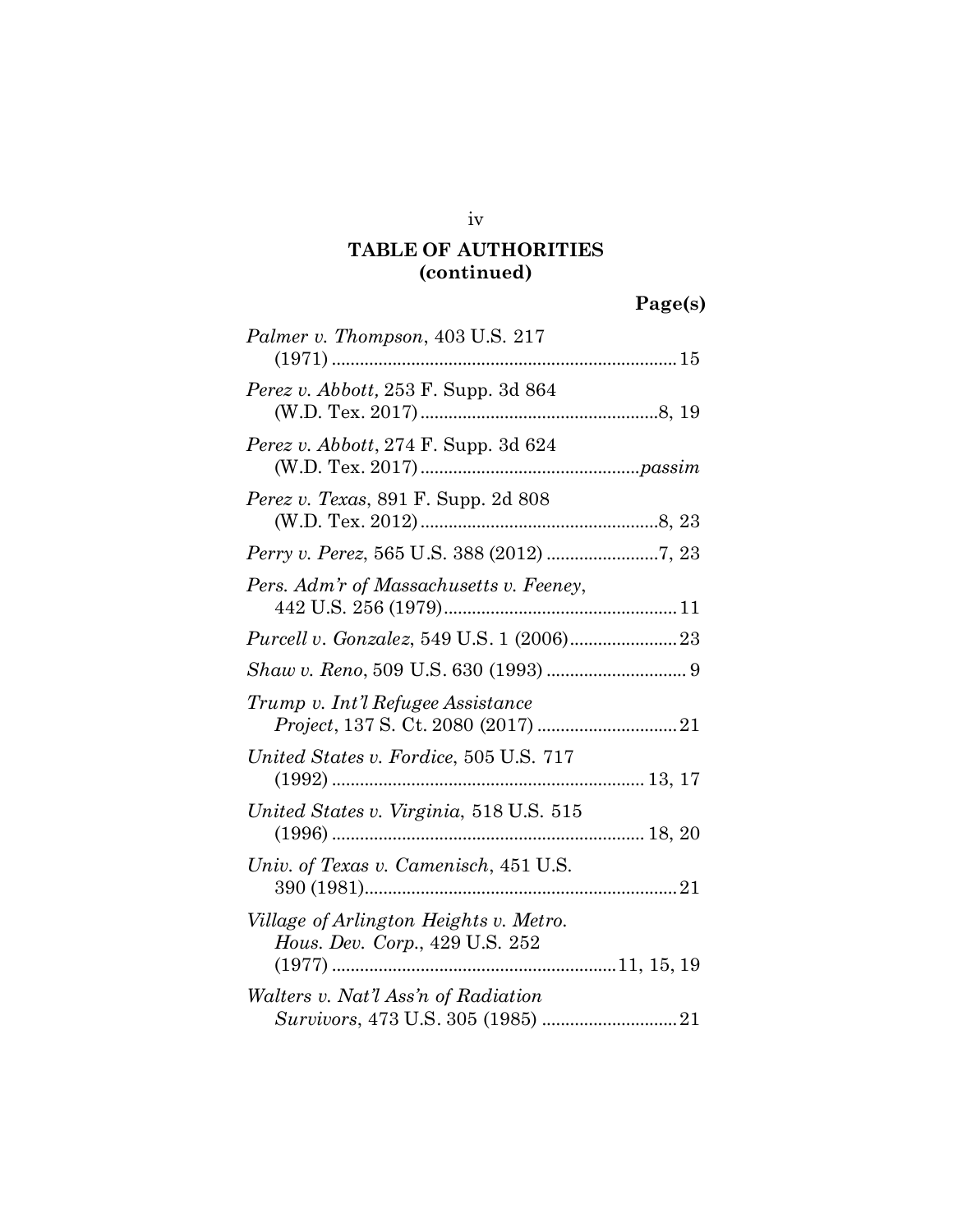#### v

# **TABLE OF AUTHORITIES (continued)**

**Page(s)**

| <i>Washington v. Davis, 426 U.S. 229</i> |  |  |
|------------------------------------------|--|--|
|                                          |  |  |

# **Other Authorities**

| Appellants' Brief, Abbott v. Perez, (U.S. |  |
|-------------------------------------------|--|
|                                           |  |
| Reply Brief for Appellants, Perry v.      |  |
| Perez, 565 U.S. 388 (2012) (No. 11-       |  |
|                                           |  |
|                                           |  |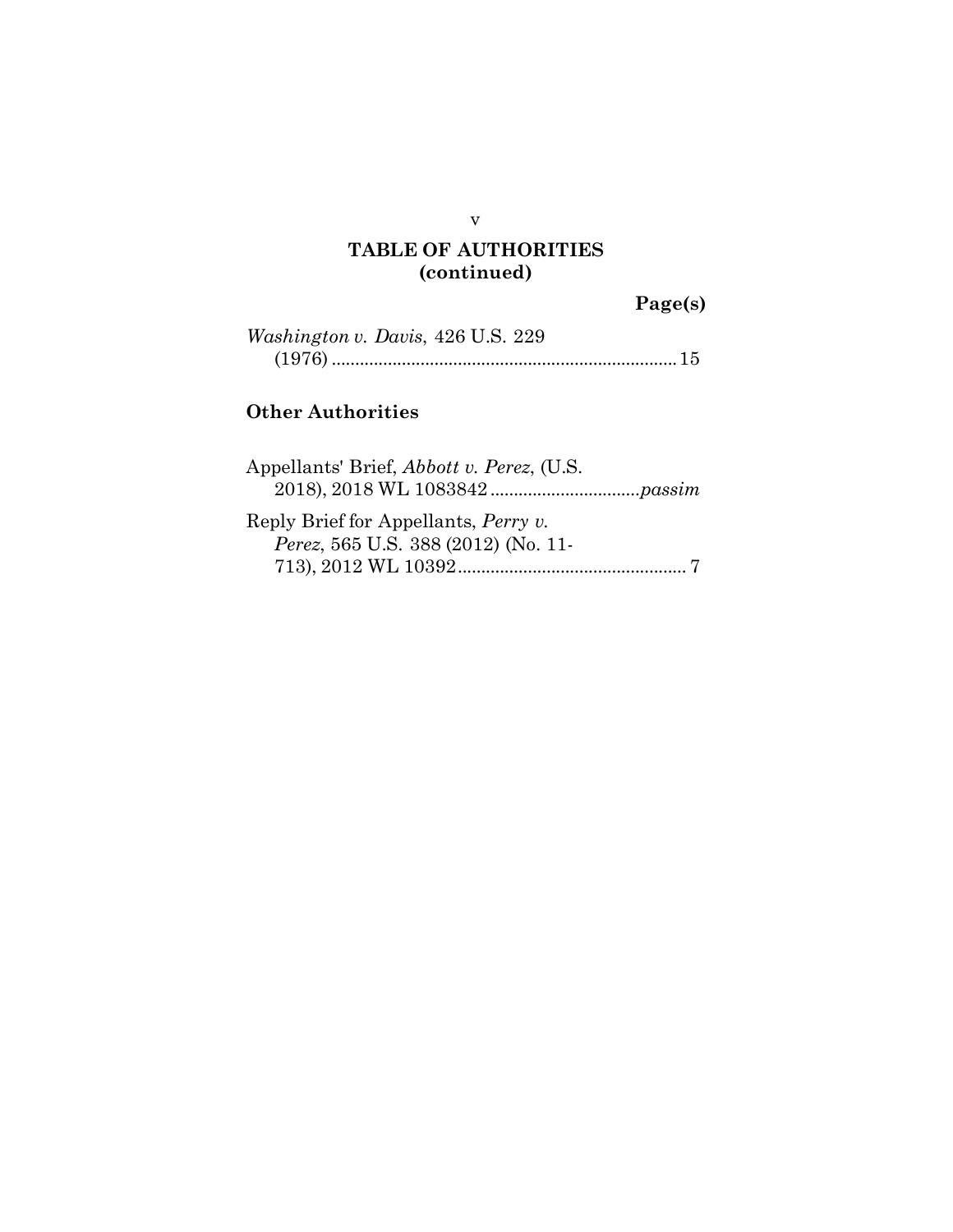#### **INTEREST OF** *AMICI CURIAE***<sup>1</sup>**

<span id="page-7-0"></span>*Amicus curiae* Lawyers' Committee for Civil Rights Under Law ("Lawyers' Committee") was formed in 1963 at the request of President John F. Kennedy to involve private attorneys throughout the country in the effort to ensure civil rights to all Americans. Protection of the voting rights of racial and language minorities is an important part of the Lawyers' Committee's work. The Lawyers' Committee has represented litigants in numerous voting rights cases throughout the nation over the past 50 years, including cases before this Court. *See, e.g.*, *Arizona v. Inter Tribal Council of Arizona, Inc.*, 570 U.S. 1 (2013); *Shelby County v. Holder*, 570 U.S. 529 (2013); *Nw. Austin Mun. Util. Dist. No. 1 v. Holder*, 557 U.S. 193 (2009); *Reno v. Bossier Parish Sch. Bd.*, 528 U.S. 320 (2000); *Young v. Fordice*, 520 U.S. 273 (1997); *Clark v. Roemer*, 500 U.S. 646 (1991); *Clinton v. Smith*, 488 U.S. 988 (1988); and *Connor v. Finch*, 431 U.S. 407 (1977). The Lawyers' Committee has also participated as *amicus curiae* in other significant voting rights cases in this Court, including *Wittman v. Personhuballah*, 136 S. Ct. 1732 (2016); *Alabama Legislative Black Caucus v. Alabama*, 135 S. Ct. 1257 (2015); *Bartlett v. Strickland*, 556 U.S. 1 (2009); *Shaw v. Reno*, 509 U.S. 630 (1993); *Thornburg v. Gingles,* 478 U.S. 30 (1986)*;* and *City of Mo-*

 $\overline{a}$ 

<sup>1</sup> No counsel for any party has authored this brief in whole or in part, and no one other than *amici curiae*, their members, or their counsel have made any monetary contribution intended to fund the preparation or submission of this brief. The parties' letters consenting to the filing of this brief have been filed with the Clerk's office.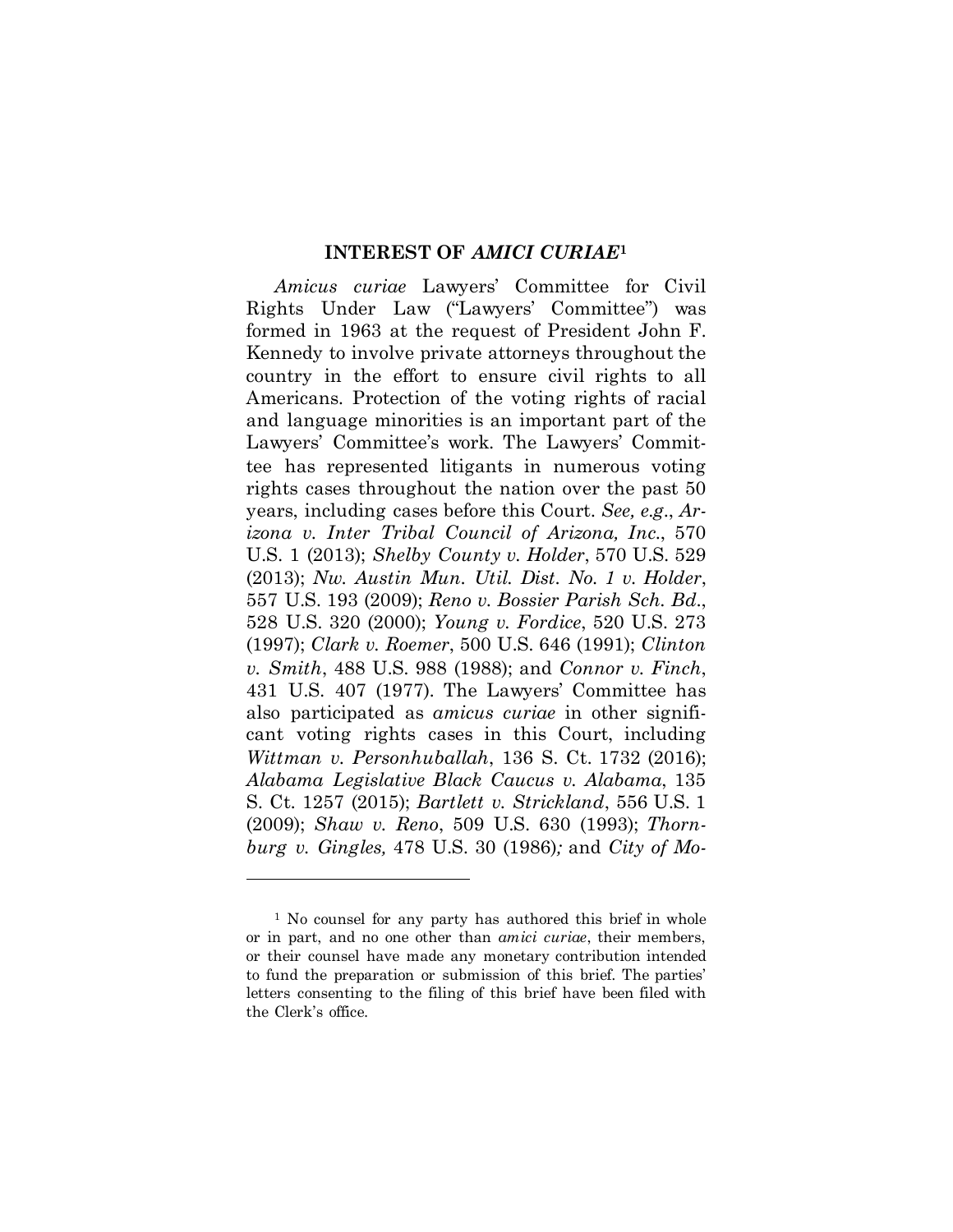*bile v. Bolden,* 446 U.S. 55 (1980*).* The Committee has an interest in the instant appeal because it raises important voting rights issues that are central to its mission.

*Amicus curiae* Campaign Legal Center (CLC) is a non-partisan, non-profit organization that works in the area of election law, generally, and voting rights law, specifically, generating public policy proposals and participating in state and federal court litigation throughout the nation regarding voting rights. CLC has served as *amicus curiae* or counsel in voting rights and redistricting cases before this Court, including, *inter alia*, *Cooper v. Harris,* 137 S. Ct. 1455 (2017); *Bethune-Hill v. Virginia State Bd. of Elections*, 137 S. Ct. 788 (2017); *Evenwel v. Abbott*, 136 S. Ct. 1120 (2016); *Shelby County*, 570 U.S. 529; and *Bartlett*, 556 U.S. 1. CLC currently represents minority voters in several actions under the Voting Rights Act and the U.S. Constitution, including *Veasey v. Abbott*, 830 F.3d 216 (5th Cir. 2016) (en banc), and *Thompson v. Alabama*, No. 2:16-cv-783 (M.D. Ala.). CLC is deeply committed to preserving the rights of minority voters to access the ballot box free from discrimination.

*Amicus curiae* the NAACP Legal Defense and Educational Fund, Inc. (LDF) is a non-profit, nonpartisan law organization established under the laws of New York in 1940 under the leadership of Thurgood Marshall to assist Black people in the full, fair, and free exercise of their constitutional rights. LDF has been involved as counsel or *amicus curiae* in numerous precedent-setting litigation relating to minority political representation and voting rights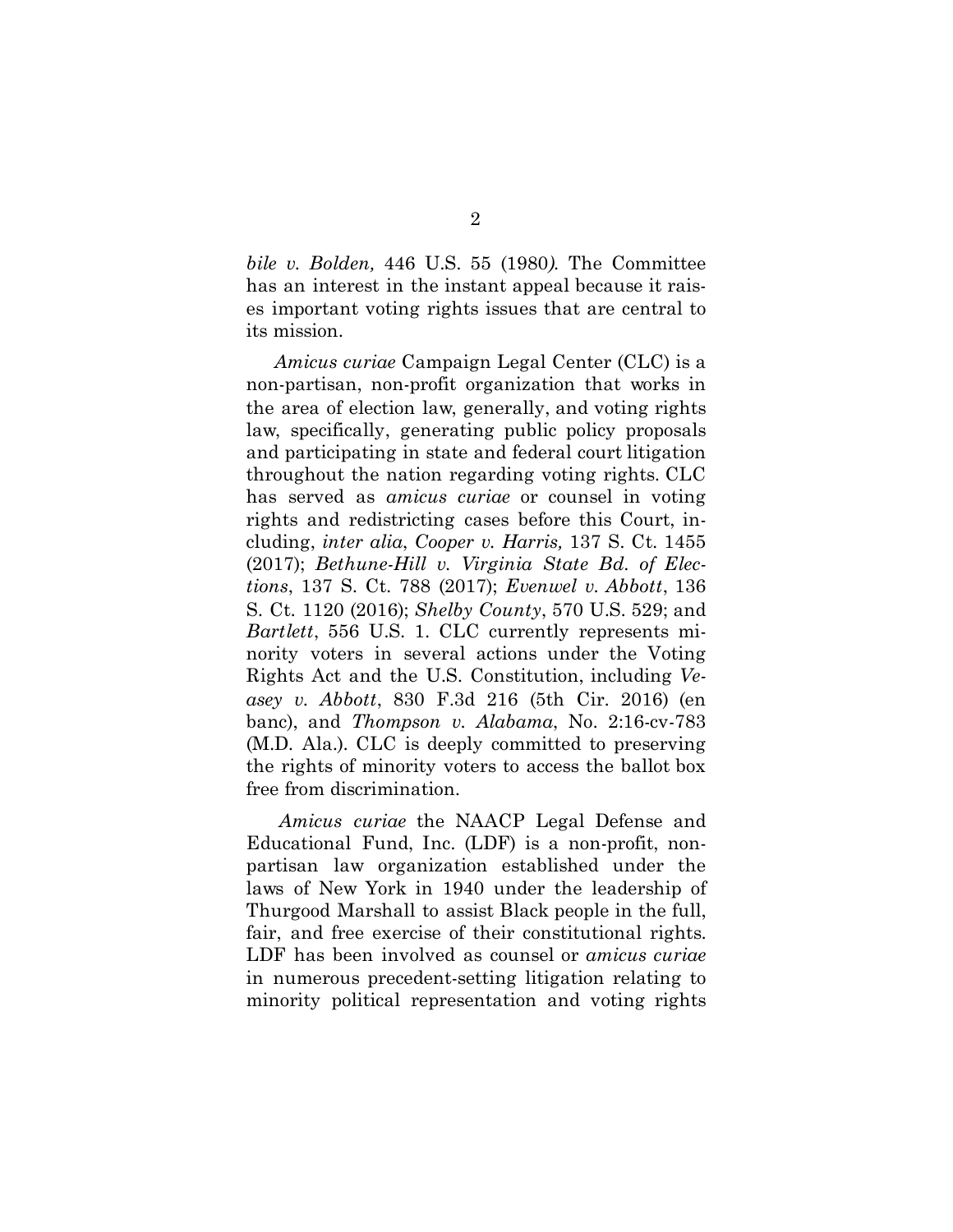before federal courts, including lawsuits involving constitutional and statutory challenges to discriminatory redistricting plans or those otherwise implicating minority voting rights. *See, e.g*., *Gill v. Whitford*, 16-1161; *Husted v. APRI*, No. 16-980; *Evenwel*, 136 S. Ct. at 1120; *ALBC*, 135 S. Ct. at 1257; *Shelby County*, 570 U.S. 529; *Nw. Austin Mun. Dist. No. 1*, 557 U.S. 193; *League of United Latin Am. Citizens v. Perry*, 548 U.S. 399 (2006); *Georgia v. Ashcroft*, 539 U.S. 461 (2003); *Easley v. Cromartie*, 532 U.S. 234 (2001); *Bush v. Vera*, 517 U.S. 952 (1996); *Shaw v. Hunt*, 517 U.S. 899 (1996); *United States v. Hays*, 515 U.S. 737 (1995); *Chisom v. Roemer*, 501 U.S. 380 (1991); *Houston Lawyers' Ass'n v. Attorney Gen. of Texas*, 501 U.S. 419 (1991); *Gingles*, 478 U.S. 30; *Beer v. United States*, 425 U.S. 130 (1976); *White v. Regester*, 422 U.S. 935 (1975) (per curiam); *Gomillion v. Lightfoot*, 364 U.S. 339 (1960); *Terry v. Adams*, 345 U.S. 461 (1953); *Schnell v. Davis*, 336 U.S. 933 (1949) (per curiam); *Smith v. Allwright*, 321 U.S. 649 (1944); *Kirksey v. Bd. of Supervisors*, 554 F.2d 139 (5th Cir. 1977); and *Zimmer v. McKeithen*, 485 F.2d 1297 (5th Cir. 1973).

#### **SUMMARY OF ARGUMENT**

<span id="page-9-0"></span>This Court should affirm the three-judge court's holding that Texas's 2013 maps unlawfully furthered and maintained the purposeful dilution of minority voting strength in the 2011 maps and that the districts impacted by that purposeful discrimination must be remedied. *Perez v. Abbott*, 274 F. Supp. 3d 624, 649-50, 652 (W.D. Tex. 2017) (*"Perez I"*) ("The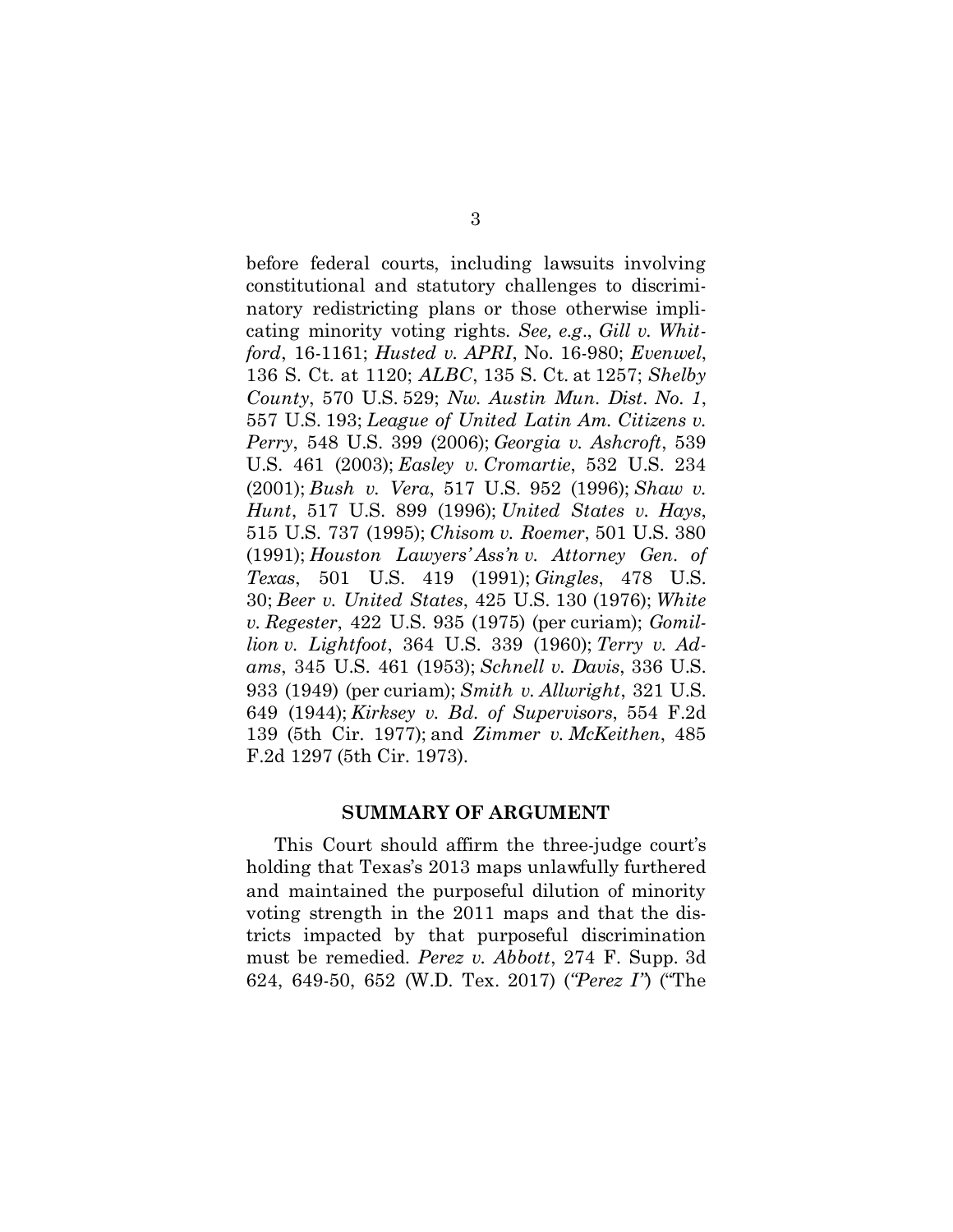Legislature in 2013 intentionally furthered and continued the existing discrimination in the plans.").

The three-judge court's factual findings that the 2013 maps carried over the discriminatory intent of their predecessor maps are not clearly erroneous. The record demonstrates that the Texas Legislature adopted the 2013 maps in a strategic attempt by the Legislature to maintain as many of its discriminatory 2011 choices as possible while insulating itself from further constitutional challenge. This Court's discriminatory intent cases make clear that those discriminatory 2011 choices are unlawful in the 2013 maps as well. The three-judge court was not required, as Appellants argue, to turn a blind eye to the context of the 2013 maps. To the contrary, it was required to engage in the close examination it did of the 2013 maps in light of their inextricable relationship to the 2011 maps. *See Lane v. Wilson*, 307 U.S. 268, 275 (1939) ("The [Fifteenth] Amendment nullifies sophisticated as well as simple-minded modes of discrimination.").

Because it had been determined that the 2011 maps contained districts drawn with discriminatory intent, it was Texas's burden to show that the 2013 maps, which left unchanged districts that the District Court held had been drawn with discriminatory intent in 2011, did not maintain or further that intent. But regardless of who bore the burden of proof at that stage of litigation, the three-judge court had ample evidence before it to come to its conclusions that the 2013 maps were intentionally discriminatory. Moreover, any holding that failed to eliminate the discriminatory choices of the 2011 maps "root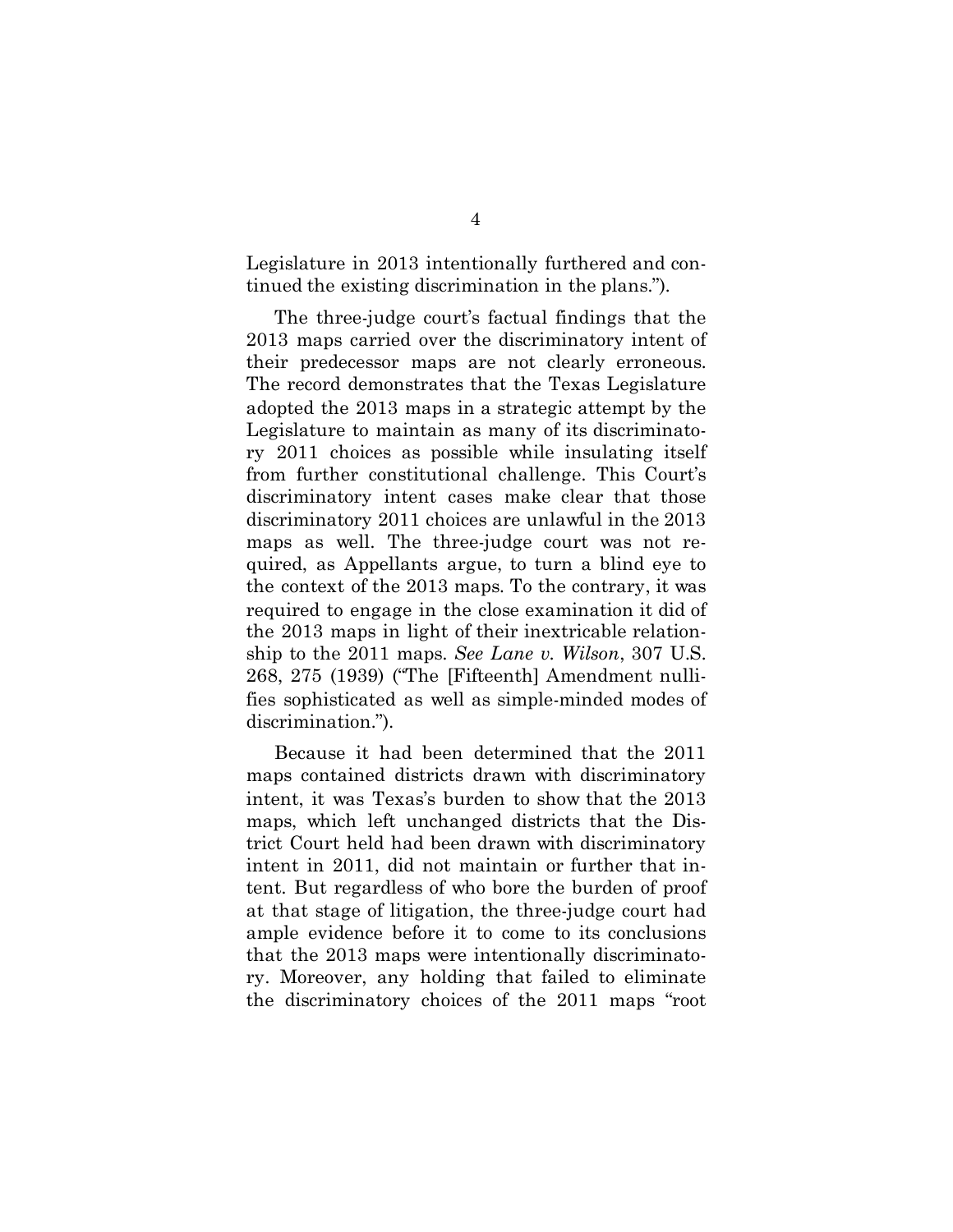and branch" would have deprived the Plaintiffs of a complete remedy for Texas's purposeful discrimination. *See Green v. County Sch. Bd*., 391 U.S. 430, 437–38 (1968).

<span id="page-11-0"></span>Finally, Texas's attempt to use the three-judge court's interim maps as a shield against any further remedies is at odds with the purpose of interim relief in redistricting and other time-sensitive election-law disputes. It is well established that such preliminary relief does not, and could not, settle the final rights of the parties. Indeed here, at the time of the interim map, the three-judge court warned that it had not fully adjudicated the question of which lines were infected with the Texas Legislature's discriminatory purpose. When the court did so in its 2017 ruling, it found that the intentional discrimination in the 2011 maps impacted more districts than the three-judge court initially identified in its preliminary review of the proposed interim map. Thus, Texas's argument, if it prevailed, would profoundly disrupt the incentives for both courts and parties at the interim stages of litigation by establishing interim relief as the potential outer limit of potential final relief even before full adjudication of the merits of a case. Texas's legal theory of the case—which seeks to transform an interim remedy into a constitutional shield cannot stand.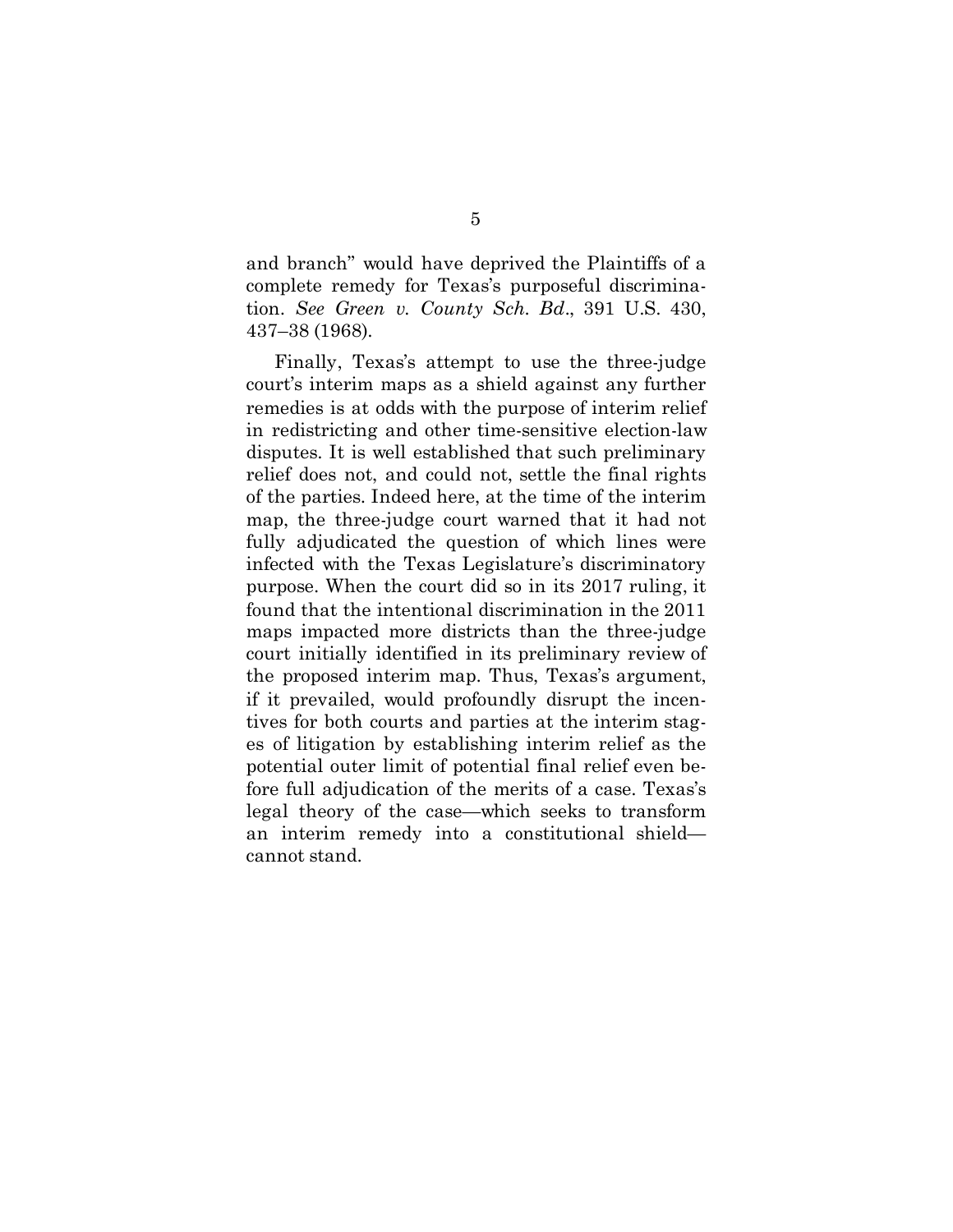#### **ARGUMENT**

### <span id="page-12-0"></span>**I. THE 2013 MAPS ARE INEXTRICABLY LINKED TO THE DISCRIMINATORY 2011 MAPS.**

Despite Texas's contrary representations, the 2013 maps were not new redistricting maps born of the three-judge court's imagination or a new legislative process. Rather, the 2013 maps are nothing more than the 2011 legislatively enacted maps as partially altered by the three-judge court based on its *preliminary* findings of constitutional and statutory defects. Jurisdictional App. 314a2 ("We emphasize the preliminary and temporary nature of the interim plan[.]").

In 2011, the Texas Legislature passed redistricting maps for the congressional and state legislative districts. These maps were subject to pre-clearance under the then-applicable provisions of Section 5 of the Voting Rights Act, and pre-clearance litigation was instituted by Texas. Simultaneously, Plaintiffs challenged the 2011 maps as racially discriminatory under the Constitution and Section 2 of the Voting Rights Act.

After Texas failed to obtain a timely preclearance decision from the District Court for the District of Columbia, the three-judge panel in this case drew a set of interim maps to allow the 2012 Texas primary and general elections to proceed on

l

<sup>2</sup> Jurisdictional App. refers to the Jurisdictional Appendix of Greg Abbott et al. (No. 17-626) (filed Oct. 27, 2017).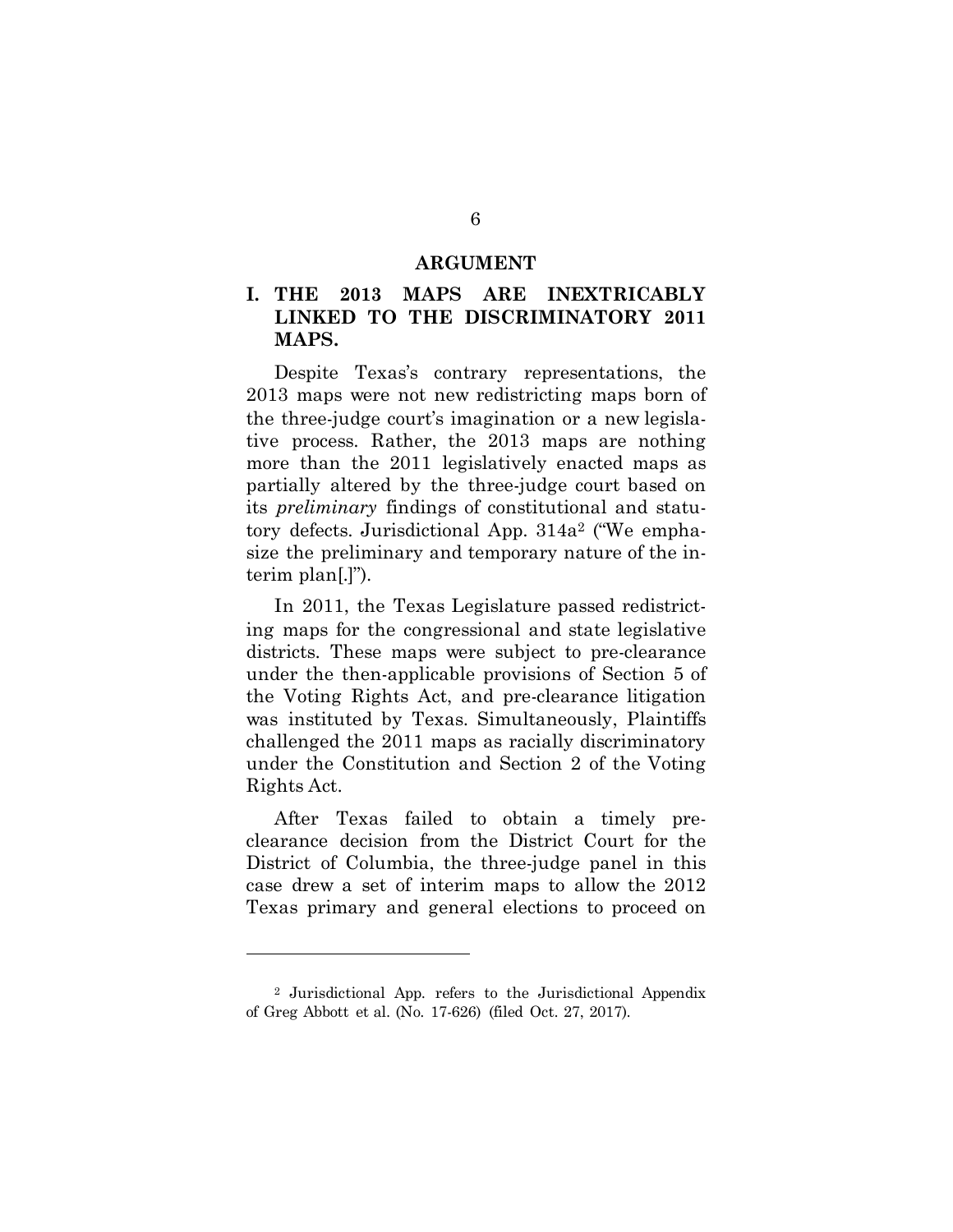schedule. Texas objected to this first set of interim maps and appealed to this Court to ensure that the three-judge court's interim remedy maps would make as few changes as possible based on the court's preliminary review of Plaintiffs' likely success on the merits. *Perry v. Perez*, 565 U.S. 388, 392 (2012). This Court substantiated Texas's objection. *Id.* at 394 ("[T]he state plan serves as a starting point for the district court. . . . [A] district court should still be guided by that plan, except to the extent those legal challenges are shown to have a likelihood of success on the merits.").3 On remand, the three-judge panel then produced the second set of interim maps that are at issue in this case. Per this Court's orders, the second set of interim maps "maintained the status quo" except where the three-judge court found that the Plaintiffs, based on preliminary evidence, proved a likelihood of success on the merits of their chal-

 $\overline{a}$ 

<sup>3</sup> Indeed, at that point in the litigation, Texas repeatedly argued to this Court that the three-judge court's preliminary findings and use of an interim map that largely followed the 2011 map would not be dispositive of the ultimate legality of the 2011 lines. *See, e.g.*, Reply Brief for Appellants at 27-28, *Perry v. Perez*, 565 U.S. 388 (2012) (No. 11-713), 2012 WL 10392, at \*27-28 ("Requiring the district court to make a preliminary finding of a likelihood of success on the merits prior to ordering the alteration of the State's maps is thus consistent with this Court's precedent, and does not intrude upon the D.C. court's exclusive jurisdiction to enter final rulings on preclearance claims. In assessing whether to enter preliminary equitable relief, district courts routinely make preliminary findings before engaging in a full assessment of the merits . . . There is no reason why interim redistricting plans - which are temporary equitable remedies that apply only for a single election cycle - should be treated any differently.").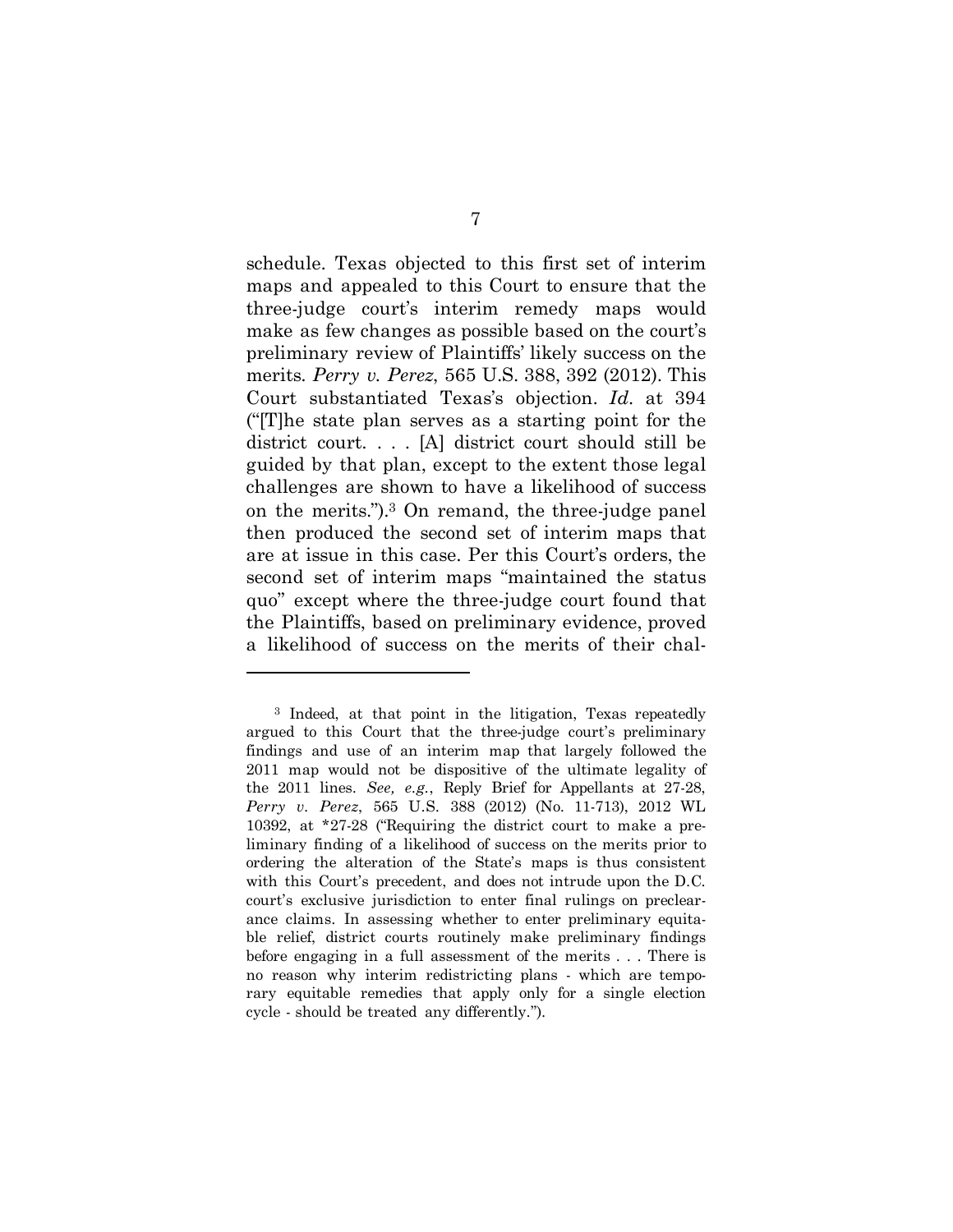lenges. *Perez v. Texas*, 891 F. Supp. 2d 808, 816 (W.D. Tex. 2012). However, the three-judge court expressly stated that the interim maps were not intended to address or provide relief for all of the Section 2 or constitutional claims before it. *Id.* at 812. After a full trial on the merits, the three-judge court found that the evidence proved additional discriminatory defects requiring a broader remedy. *See Perez I*, 274 F. Supp. 3d at 686.

While the case before the three-judge court was proceeding, the Texas Legislature took those interim maps—which the three-judge court warned did not necessarily remedy all the defects in the enacted maps—and adopted them with no or minimal changes. Appellants' Brief at 10. The Texas Legislature chose this route as a deliberate attempt to insulate as many of its initial 2011 line-drawing choices as possible from further constitutional review. Jurisdictional App. 359a. Such gamesmanship cannot be allowed to circumvent proper and complete review of the redistricting plans based on a full trial record.

After reviewing all of the evidence, the threejudge court found that the intentional discrimination in the 2011 House and congressional maps impacted more districts than the court initially identified in its preliminary review of the proposed interim map. *See Perez v. Abbott,* 253 F. Supp. 3d 864 (W.D. Tex. 2017) (*"Perez II"*) (ruling on the 2011 congressional map); Jurisdictional App. 88a (ruling on House map). Because the 2013 maps retained the lines of the districts drawn in 2011 with discriminatory intent, and Texas offered no additional rationale for retaining those districts, the three-judge court was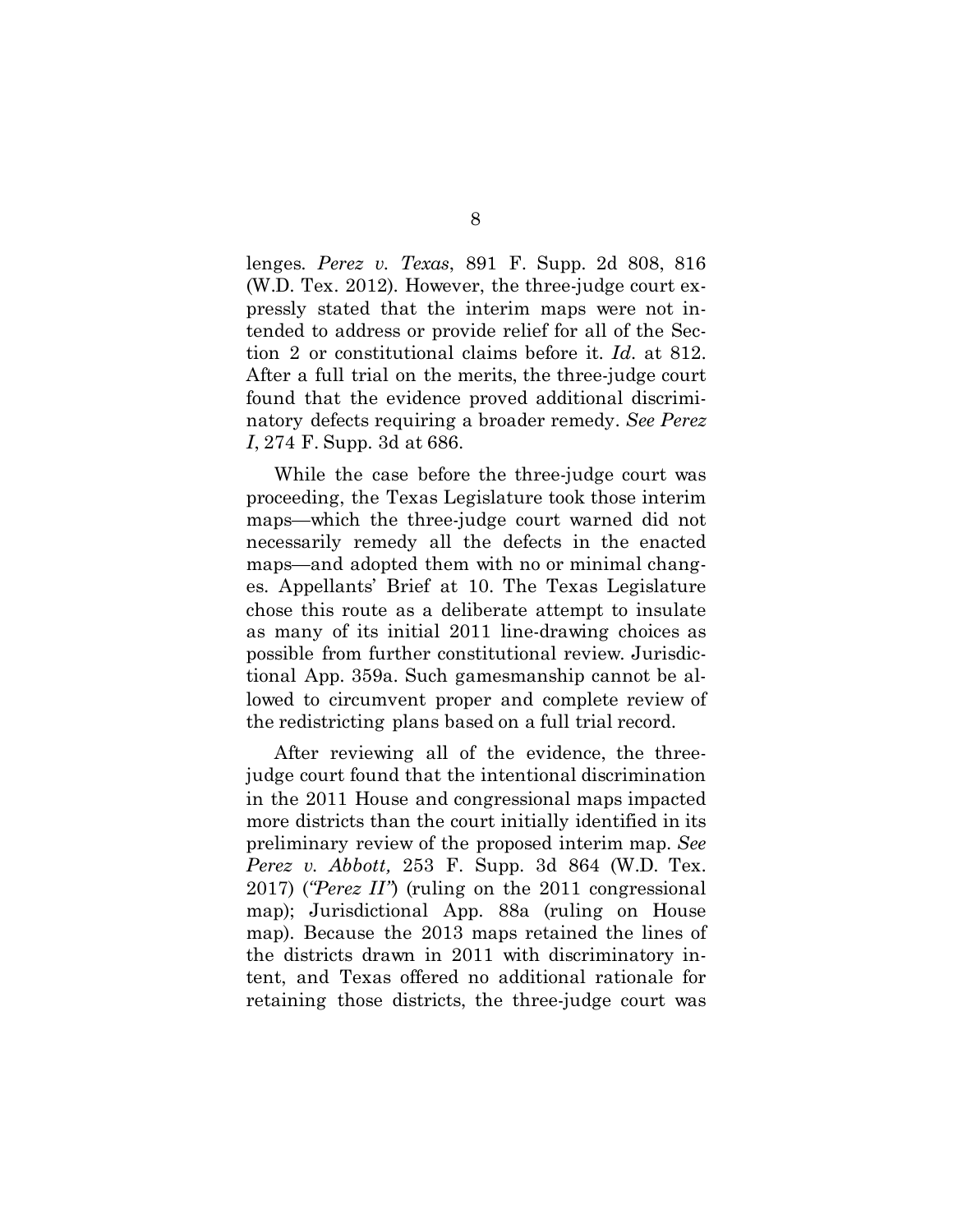entirely correct in weighing the original 2011 intent in its evaluation of the 2013 plans. Texas's arguments to the contrary contravene basic Fourteenth Amendment principles on adjudicating and remedying intentional discrimination and would lead to perverse incentives with respect to preliminary orders.4 Texas cannot treat the Legislature's adoption of interim maps—maps in which Defendants sought to retain as many features of the 2011 plans as possible—as a complete break from the 2011 plans requiring the three-judge court to turn a blind eye to the initial reasons that the lines were drawn.

### <span id="page-15-0"></span>**II. MAINTENANCE AND FURTHERANCE OF INTENTIONALLY DISCRIMINATORY AC-TIONS VIOLATE THE FOURTEENTH AMENDMENT**

The three-judge court's finding that "the adoption of the interim plans intentionally furthered and continued any discrimination that might be found in the 2011 plans and incorporated into the 2013 plans" is

 $\overline{a}$ 

<sup>4</sup> This brief focuses solely on the issues that Texas has raised based on the claims of intentional vote dilution. It does not address the separate Section 2 of the Voting Rights Act results claims or the related, but distinct, *Shaw v. Reno*, 509 U.S. 630 (1993) type racial gerrymandering claims, which the threejudge court distinguished in footnote 36 of its opinion on the 2013 congressional map. *See Perez I*, 274 F. Supp. 3d at 647 n.36. Because these claims are legally and analytically distinct, it is possible to affirm the district court's ruling on the Appellees' *Shaw* and Section 2 results claims without necessarily affirming the court's rulings on intentional vote dilution, Texas's assertions to the contrary notwithstanding.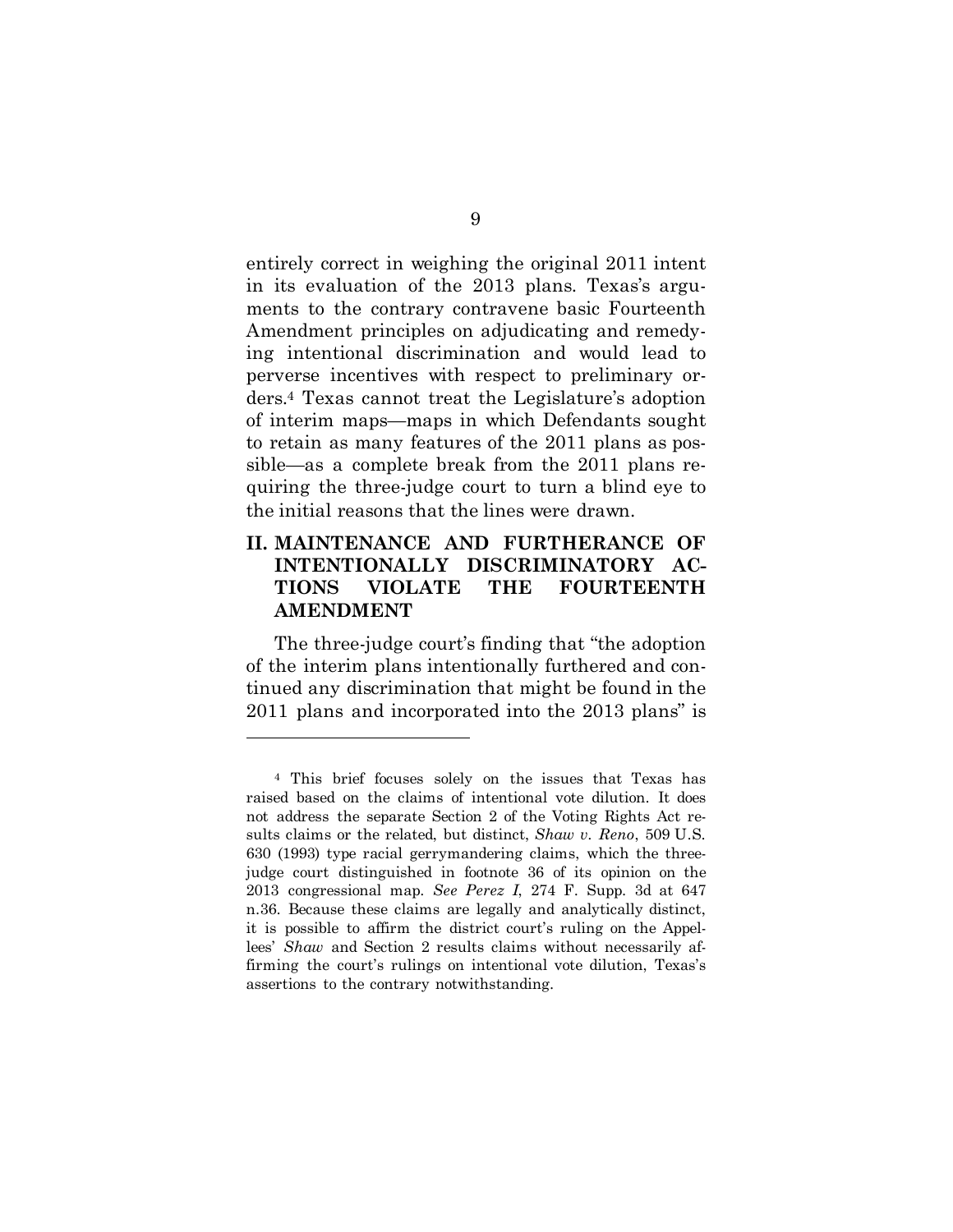not clearly erroneous. *Perez I*, 274 F. Supp. 3d at 652 ("The Legislature in 2013 intentionally furthered and continued the existing discrimination in the plans."). Nor, as Texas suggests, was the three-judge court's consideration of the 2011 intent in evaluating the 2013 plans legally improper in any way. Intentional maintenance or furtherance of discrimination is as offensive to Fourteenth Amendment principles as an initial discriminatory act. The 2013 maps undoubtedly maintain and further features in the 2011 maps that the District Court determined were intentionally discriminatory. Under similar circumstances, this Court has found that subsequent iterations of discriminatory laws continue to carry improper intent and, therefore, must be voided. Texas bears the burden of proving that the 2013 maps are not tainted with the discriminatory intent behind the 2011 maps and it has failed to carry that burden. But, as discussed below, regardless of which party bears the burden, the District Court's factual findings were not clearly erroneous and were based on ample evidence of continuing discriminatory intent.

### <span id="page-16-0"></span>**A. Purposeful Maintenance and Furthering of Discriminatory Intent Compel a Finding of Discriminatory Intent.**

Where a subsequent act retains discriminatory features of a prior act—and particularly does so without further debate and without offering new rationales for those features—the evidence weighs heavily in favor of finding that the prior discriminatory intent infects the current act. This follows from this Court's admonition that a governmental action violates the Fourteenth Amendment when "the deci-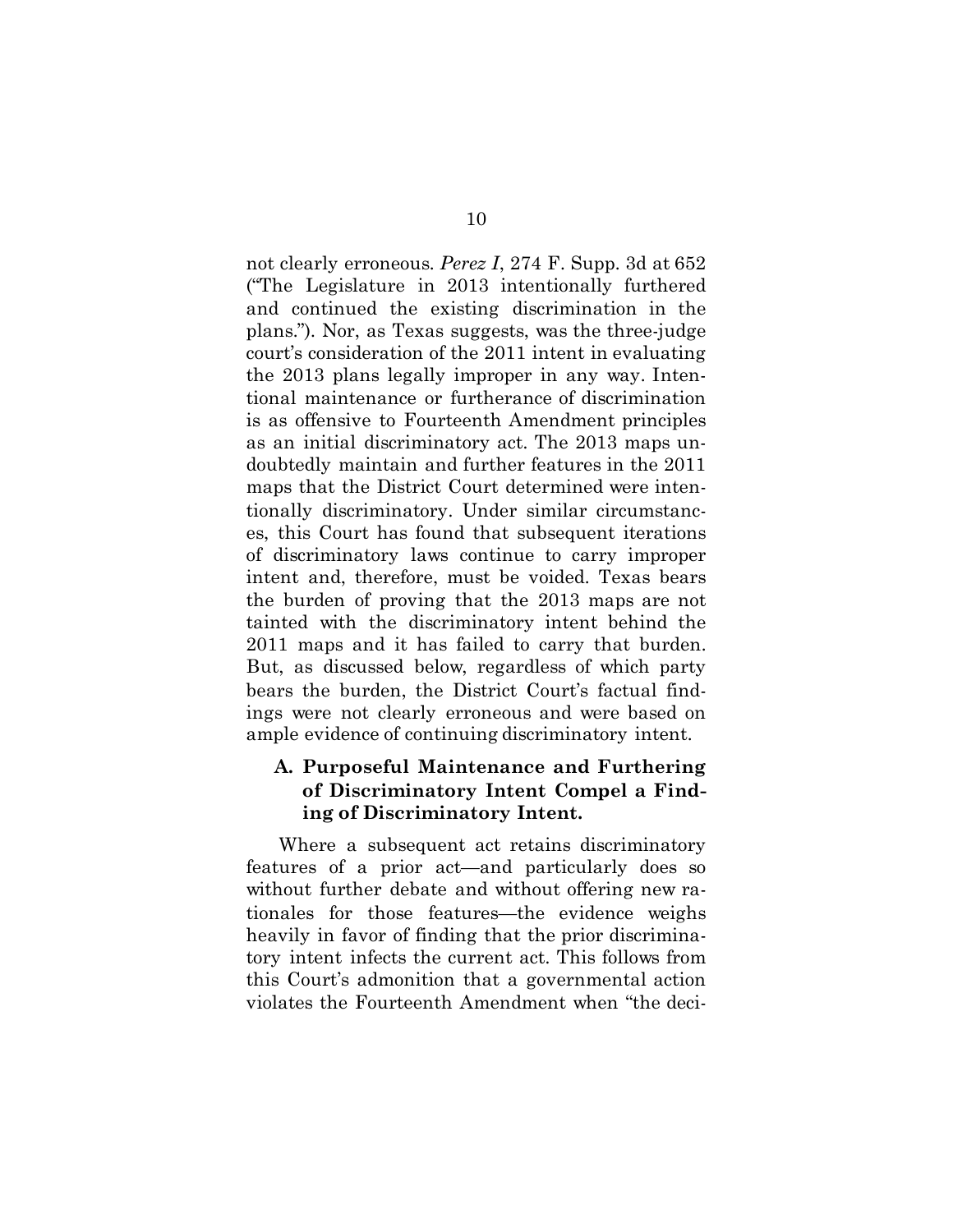sionmaker, in this case a state legislature, selected *or reaffirmed* a particular course of action at least in part 'because of,' not merely 'in spite of,' its adverse effects upon an identifiable group." *Pers. Adm'r of Massachusetts v. Feeney*, 442 U.S. 256, 279 (1979) (emphasis added).

Having found, in accordance with the factors set forth in *Village of Arlington Heights v. Metro. Hous. Dev. Corp.*, 429 U.S. 252 (1977), that the 2011 maps were drawn with discriminatory intent, the threejudge court appropriately viewed the 2013 maps in the context of its full legislative history. This Court has instructed lower courts to rely on the intent of predecessor discriminatory laws if subsequent acts maintain those same provisions. *See Arlington Heights,* 429 U.S. at 267-68 (instructing trial courts to consider "[t]he historical background of the decision . . . particularly if it reveals a series of official actions taken for invidious purposes" as well as "the specific sequence of events leading up to the challenged decision" and "the legislative or administrative history").

Importantly, in noting the relevance of the historical background to the intent inquiry, the Court in *Arlington Heights* cited to *Lane. Id.* In *Lane,* this Court determined that Oklahoma's new registration scheme largely incorporated the discrimination of a prior intentionally discriminatory grandfather clause. 307 U.S. at 275-77. The Court stated that federal courts must ensure that the Fifteenth Amendment is enforced to "nullif[y] sophisticated as well as simple-minded modes of discrimination." *Id.* at 275. As with the scheme in *Lane*, the 2013 maps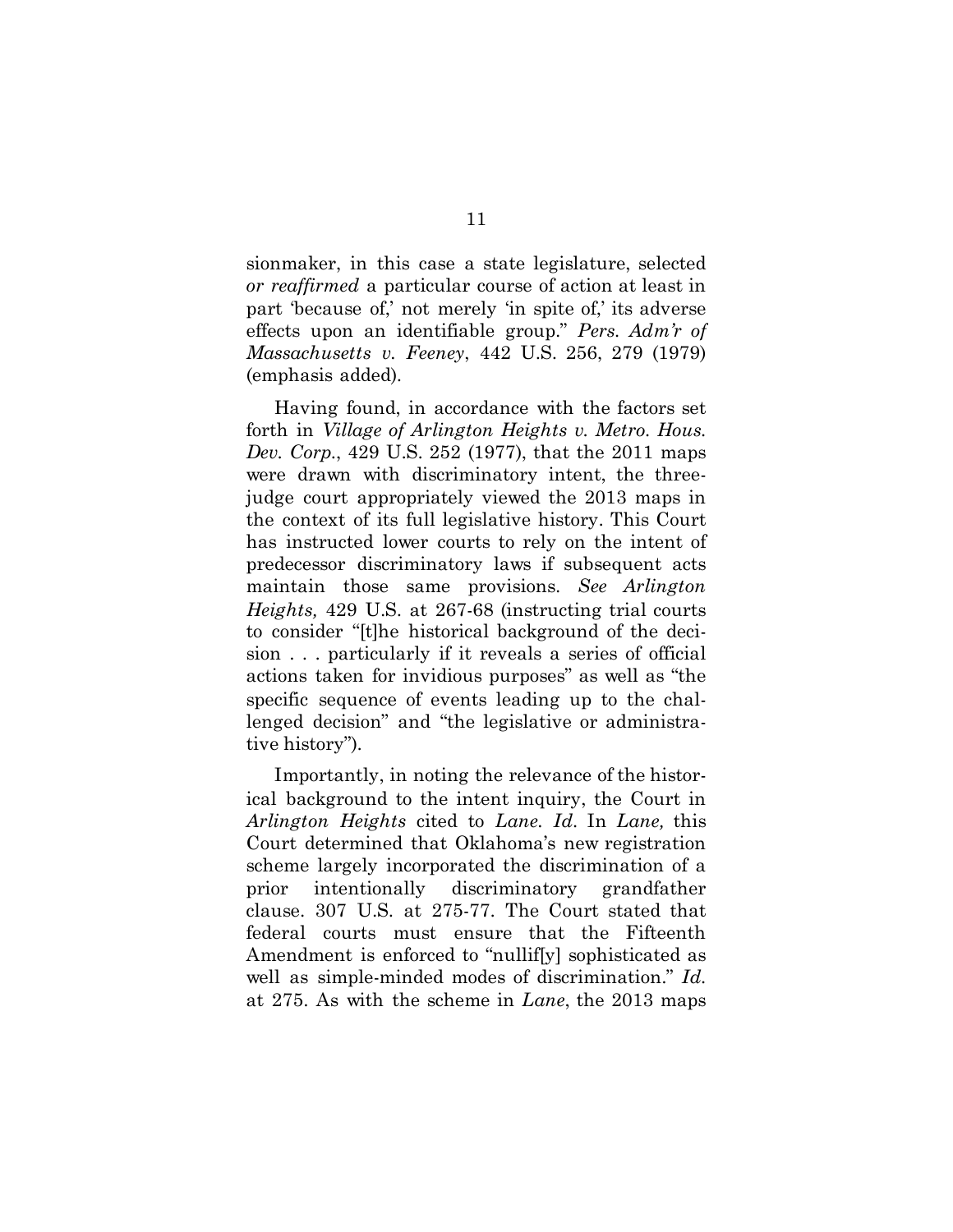"partake too much of the infirmity of the [2011 maps] to be able to survive." *Id.*

Similarly, in *Hunter v. Underwood*, this Court considered the issue of whether the passage of time and subsequent events had eliminated the original discriminatory intent behind a provision in Alabama's constitution that had disenfranchised persons convicted of crimes of "moral turpitude." 471 U.S. 222, 223-24 (1985). Because the core provisions of the law stood unchanged, this Court ruled that the provision retained its original discriminatory intent despite the substantial passage of time. *Id.* at 233. While Texas argues that *Hunter* is inapplicable because there was a new enactment here, unlike in *Hunter*, such facile analysis is insufficient. *Hunter* was concerned with whether a provision originally enacted with discriminatory intent remained in the law and continued to have a harmful impact. *Id.* That is the case here. While *Hunter* reserved the question of whether a distinct passage of the same law "without any impermissible motivation" would pass muster, *id.*, there is no evidence here that the 2013 maps are independent from the 2011 maps passed with impermissible motivation.

In the education context, this Court has also stressed that purposeful maintenance of discriminatory features of a law can equally offend the Fourteenth Amendment. This is particularly the case if those discriminatory features cannot be otherwise justified. In *United States v. Fordice*, this Court explained that:

> If the State perpetuates policies and practices traceable to its prior system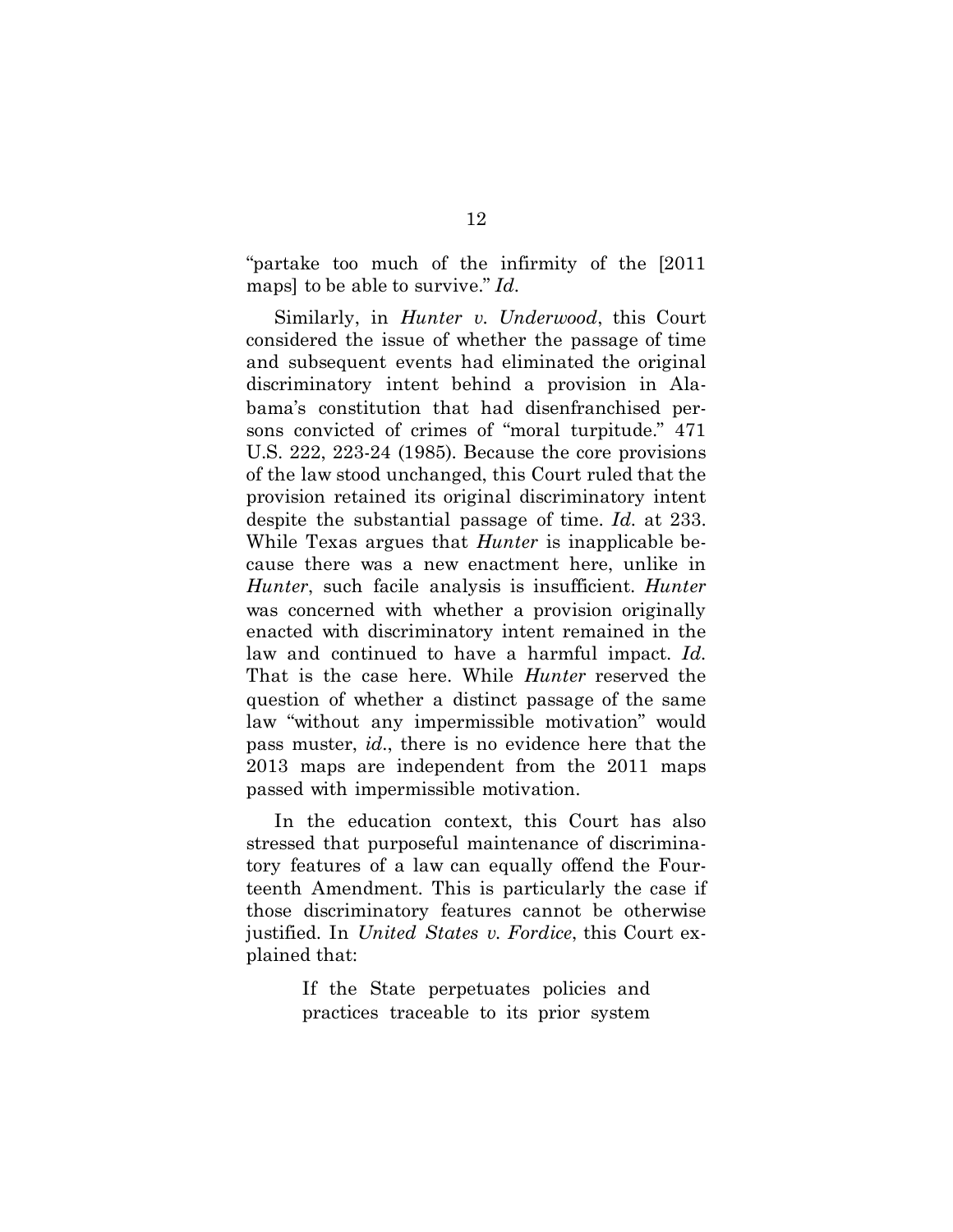that continue to have segregative effects-whether by influencing student enrollment decisions or by fostering segregation in other facets of the university system-and such policies are without sound educational justification and can be practicably eliminated, the State has not satisfied its burden of proving that it has dismantled its prior system.

#### 505 U.S. 717, 731 (1992).

Applying these factors to Texas's 2013 maps, it is clear that they still carry the prior unlawful discriminatory intent. Indeed, the exact district lines that the three-judge court found were drawn with discriminatory intent are unmodified in the 2013 maps. Nor does the record evidence provide a *sound* justification for the maintenance of those lines. Nowhere in the legislative record is there any rationale for the 2013 maps independent of a desire to maintain as much of the 2011 maps, including the discriminatory choices that escaped the three-judge court's preliminary analysis, as possible. The Legislature undertook no new analysis of the potential discriminatory impact of the maps. Indeed, every single amendment offered to address lingering constitutionality concerns was summarily rejected. *See* Jurisdictional App. 247a.

Thus no new intent or purpose can be attributed to the lines in question. The three-judge court correctly found that the Legislature rubberstamped the interim maps as part of a litigation strategy to de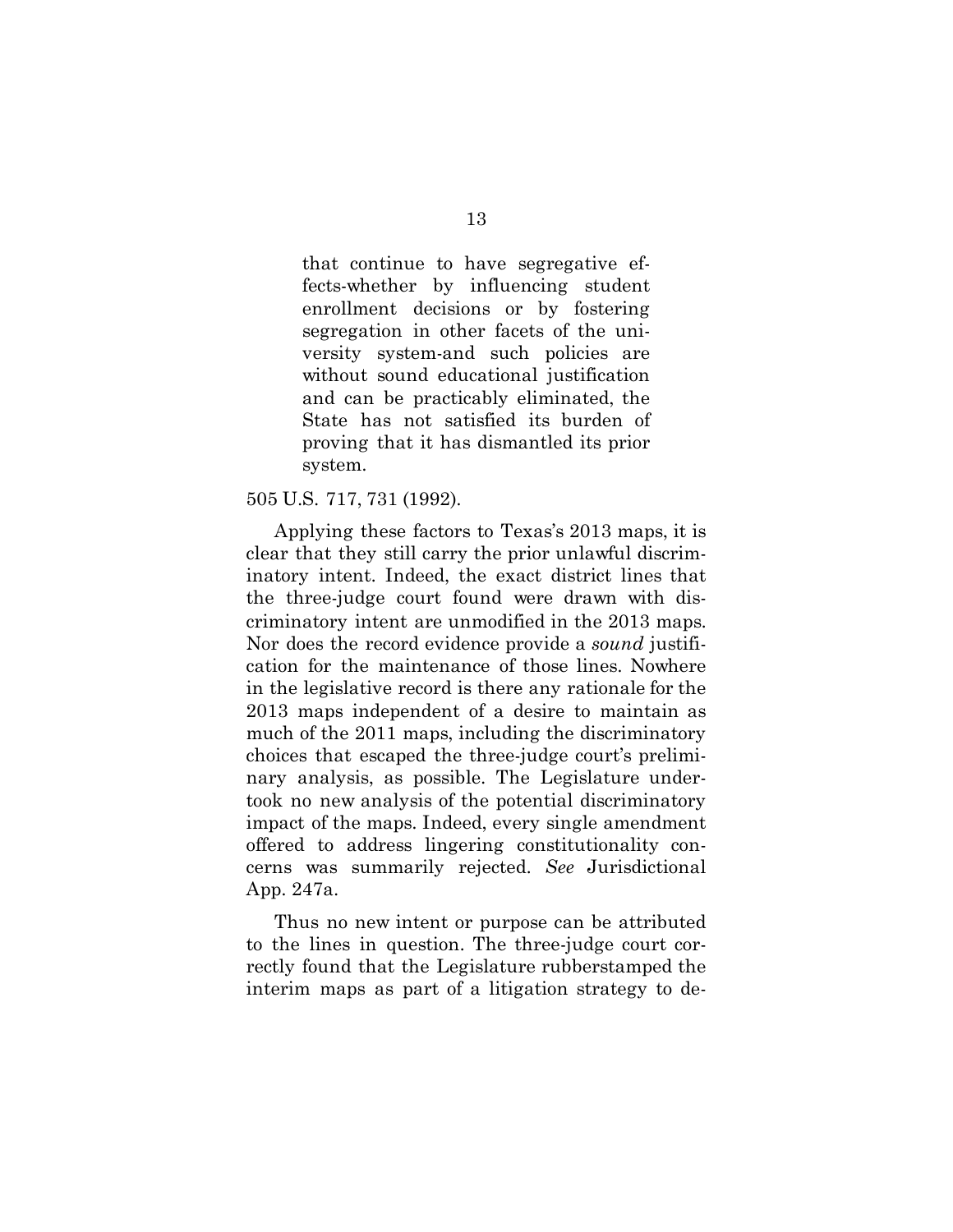prive Plaintiffs of a complete remedy for discrimination. *Perez I*, 274 F. Supp. 3d at 649.

It is undeniably within the Legislature's prerogative to try to remedy unlawful maps to end protracted litigation. But that is not what the three-judge court found occurred. Instead, it found that the Legislature's litigation strategy was "discriminatory at its heart" and sought to insulate harmful and discriminatory choices from lawful remedies. *Id.* at 651. Under these circumstances, the three-judge court was correct in finding that the taint of the original discriminatory intent was not removed but instead "intentionally furthered."5 *Id.* at 652.

Given these facts, Texas's reliance on *Palmer v. Thompson* is telling. Appellants' Brief at 32. Texas relies on the following statement from *Palmer*:

> Furthermore, there is an element of futility in a judicial attempt to invalidate

l

<sup>5</sup> *Cotton v. Fordice*, 157 F.3d 388 (5th Cir. 1998), which Texas cites, does not help Texas. In *Cotton,* the Fifth Circuit found that a criminal disenfranchisement law was sufficiently removed from the taint of its predecessor law. 157 F.3d at 391. However, in that case, the legislature made meaningful changes to the law through a deliberative process and those changes demonstrated lack of discriminatory intent. *Id.* The Fifth Circuit also relied on the significant passage of time between the original and new law. *Id.* Here, the 2013 maps were passed quickly, without deliberation, and only two years after the original discriminatory maps were adopted. No changes were made that showed any intent other than to keep as many of the lines of the 2011 plans as possible.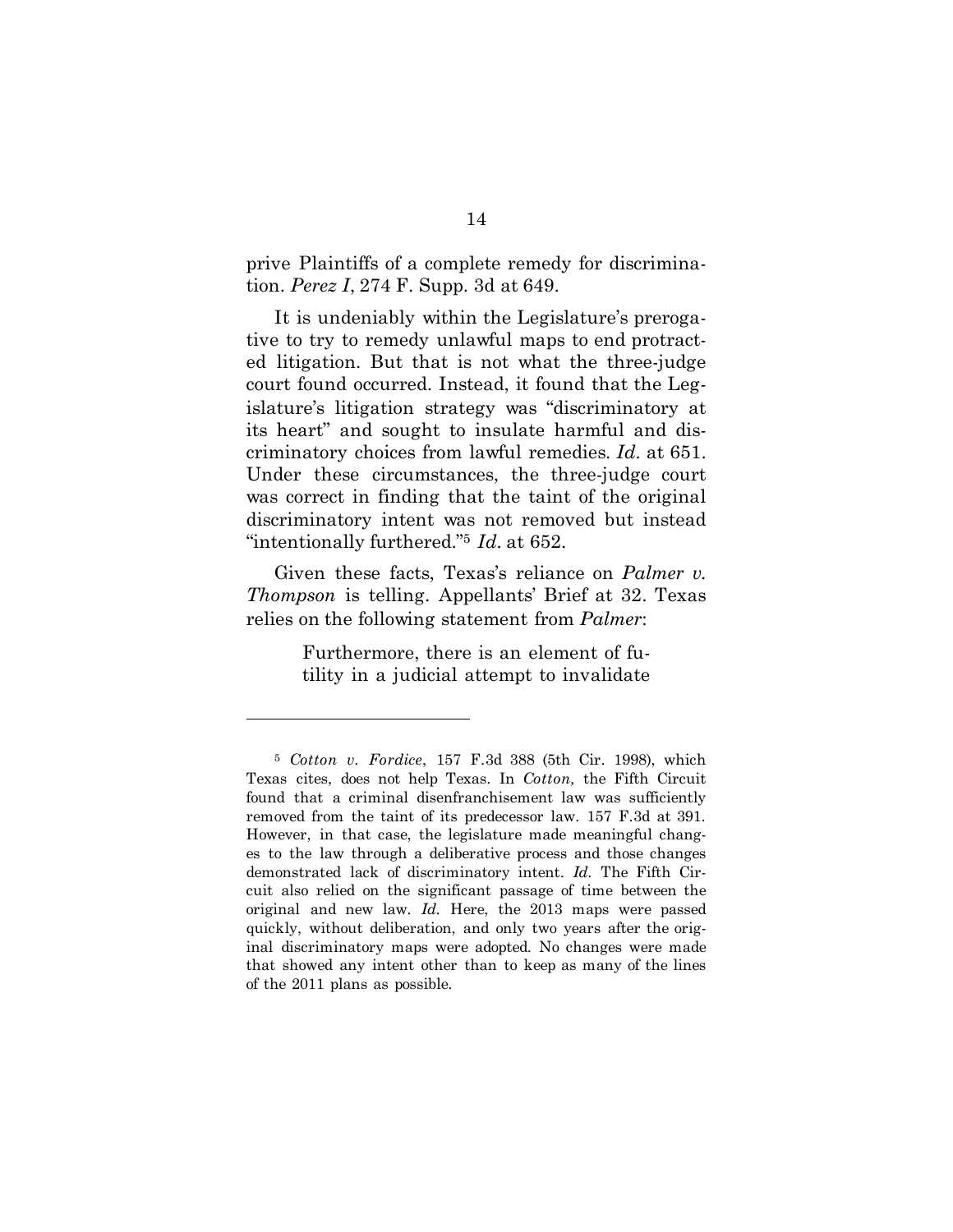a law because of the bad motives of its supporters. If the law is struck down for this reason, rather than because of its facial content or effect, it would presumably be valid as soon as the legislature or relevant governing body repassed it for different reasons.

403 U.S. 217, 225 (1971). Apparently, Texas believes that this Court's jurisprudence allows a legislative body to re-pass a discriminatory law so long as it introduces some non-discriminatory pretext for the repassage.

*Palmer* also pre-dates this Court's modern Equal Protection jurisprudence. The Court in *Palmer* noted that "no case in this Court has held that a legislative action may violate equal protection solely because of the motivations of the men who voted for it." *Id.* at 224. In *Washington v. Davis*, this Court limited *Palmer'*s holding and disavowed any suggestion that a "close inquiry into the purpose of a challenged statute" is not necessary to constitutional adjudication. 426 U.S. 229, 244 n.11 (1976). The Court has made clear that a decision motivated at least in part by discriminatory intent can violate the Equal Protection Clause. *Arlington Heights*, 429 U.S. at 265- 66. This Court has rejected such litigation strategies to launder discriminatory intent before and it should do so here.

In *McCreary County v. Am. Civil Liberties Union of Kentucky,* the Court "dispatched quickly" the defendants' argument that the purpose inquiry should be limited to the "latest news about the last in a series of governmental actions": "[T]he world is not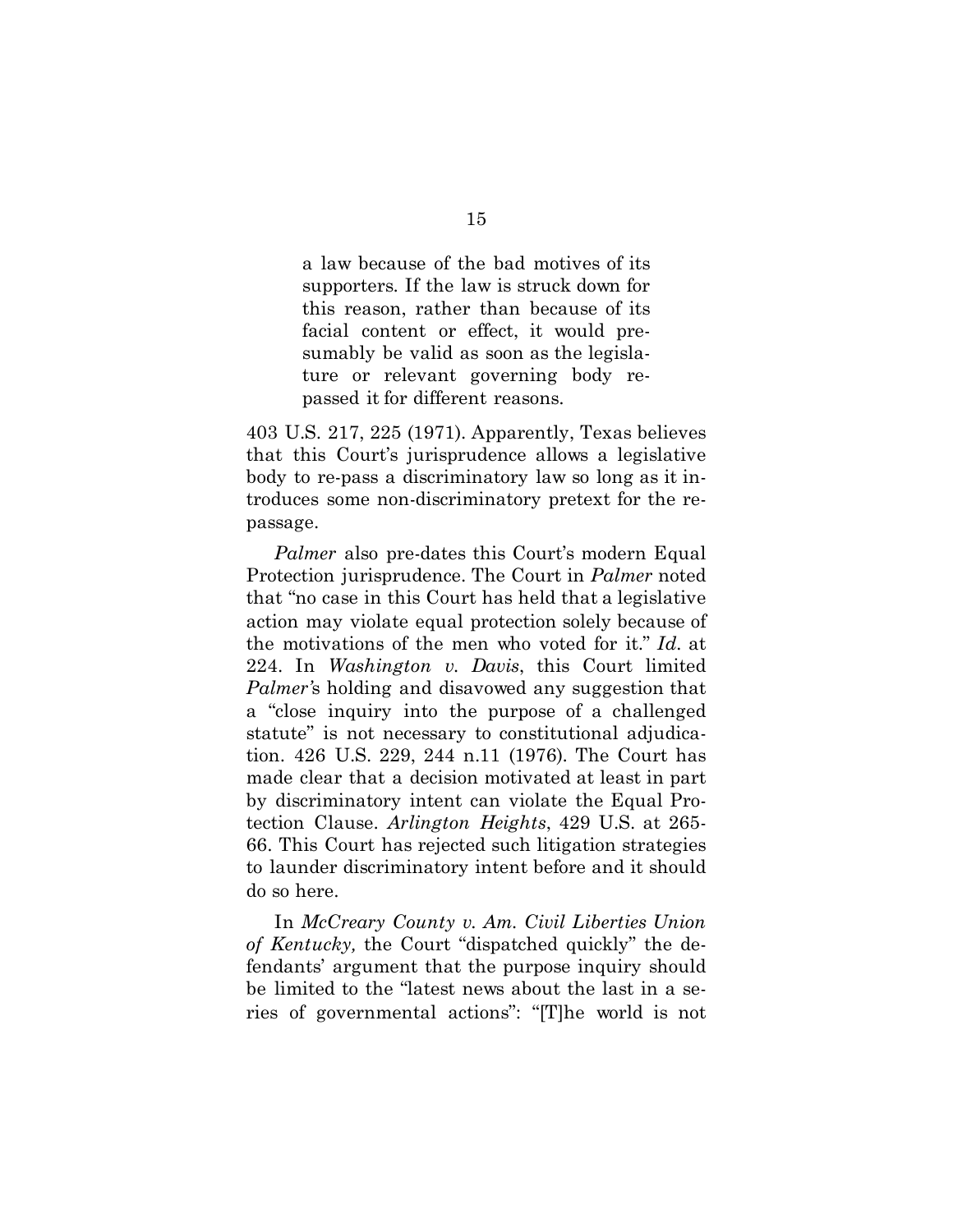made brand new every morning, and the Counties are simply asking us to ignore perfectly probative evidence; they want an absentminded objective observer, not one presumed to be familiar with the history of the government's actions and competent to learn what history has to show." 545 U.S. 844, 866 (2005) (*citing Santa Fe Indep. Sch. Dist. v. Doe*, 530 U.S. 290, 308 (2000)). Moreover, the Court was able to smoke out easily statements that "were presented only as a litigation position" and that therefore had little relevance to the question of intent. *Id.* at 871. Here, the three-judge court engaged in the same close inquiry of intent: based on its familiarity with the history of the 2013 maps, it determined that any new statements of purpose were mere litigation positions and that the district lines drawn in 2011 to harm minority voters were maintained for that same reason. Those findings are not clearly erroneous.

*Amici* are not suggesting that the taint of prior discriminatory intent forever handcuffs a Legislature; however, the evidence presented here suggested intent to maintain discrimination rather than eliminate it. If the Texas Legislature drew maps anew, deliberated over them, and engaged in an open and democratic process, and ultimately maintained some 2011 lines while changing others, the story might be different. That is not the record before this Court.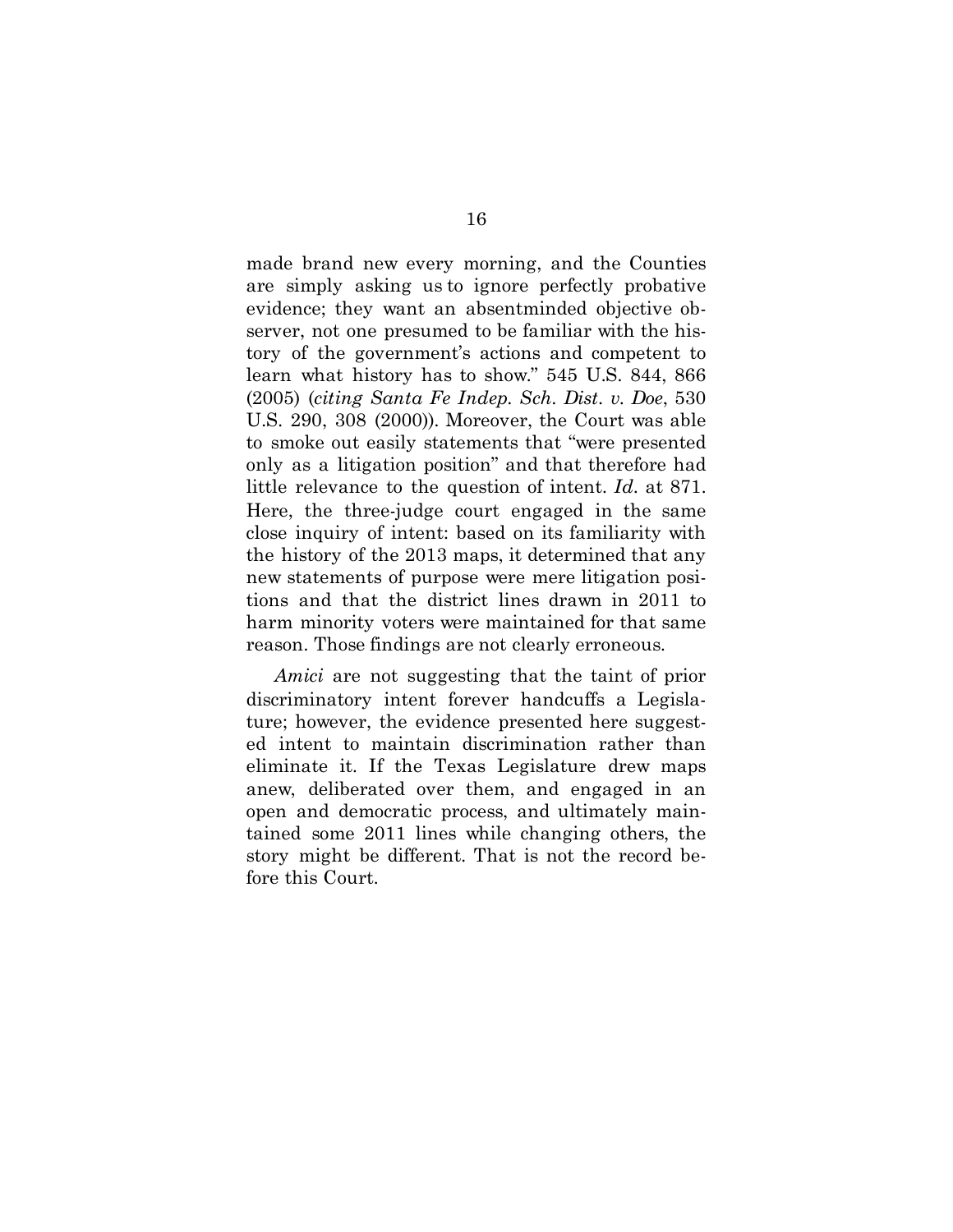### <span id="page-23-0"></span>**B. Texas Has the Burden of Proving That the 2013 Maps Did Not Maintain or Further the Discriminatory Intent Behind the 2011 Maps.**

For all the reasons described above, the threejudge court had sufficient evidence before it to find that the 2013 maps were infected by discriminatory purpose regardless of who bore the burden in this stage of the litigation. However, this Court's jurisprudence suggests that Texas bore the burden of proving that the 2013 maps—which maintained as many of the 2011 lines as possible at the time—did not carry the taint of the 2011 Legislature's intentional discrimination. This issue has come before this Court most often in the context of desegregation. In that context, this Court has held that "given an initially tainted policy, it is eminently reasonable to make the State bear the risk of nonpersuasion with respect to intent at some future time . . . because . . . the State has created the dispute through its own prior unlawful conduct." *Fordice*, 505 U.S. at 746–47; *see also Keyes v. Sch. Dist. No. 1*, 413 U.S. 189, 209 (1973) ("In the context of racial segregation in public education, the courts…have recognized a variety of situations in which 'fairness'' and 'policy' require state authorities to bear the burden of explaining actions or conditions which appear to be racially motivated.").

Analogously, once state-sponsored discrimination is found, this Court has routinely sanctioned a burden-shifting framework that requires a State actor to prove that an act would have been taken absent that discrimination: "Once racial discrimination is shown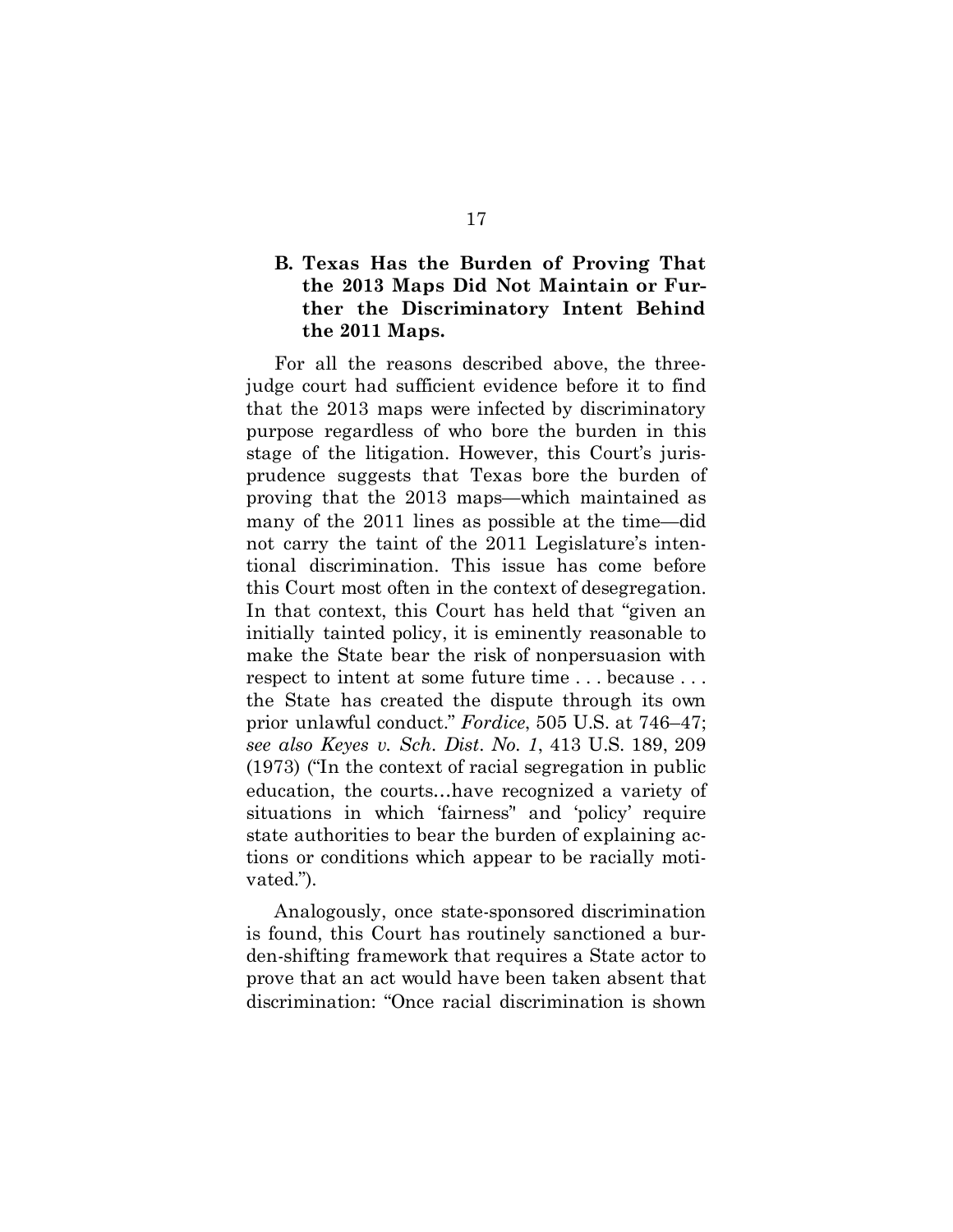to have been a 'substantial' or 'motivating' factor behind enactment of the law, the burden shifts to the law's defenders to demonstrate that the law would have been enacted without this factor." *Hunter*, 471 U.S. at 228 (citing *Mt. Healthy City Sch. Dist. Bd. of Educ. v. Doyle*, 429 U.S. 274, 287 (1977)); *see also N. Carolina State Conference of NAACP v. McCrory*, 831 F.3d 204, 221 (4th Cir. 2016), *cert. denied sub nom. North Carolina v. N. Carolina State Conference of NAACP*, 137 S. Ct. 1399 (2017). That burdenshifting framework should not be changed where a legislature does nothing but rubberstamp prior discriminatory provisions in a new package.

#### <span id="page-24-0"></span>**III. INTENTIONAL DISCRIMINATION RE-QUIRES A COMPLETE REMEDY**

The three-judge court's holding is correct for another related reason: anything less than the threejudge court's finding that the discriminatory lines maintained without change in the 2013 maps must be remediated would deprive the Plaintiffs who challenged the initial 2011 maps of the full remedy to which they are entitled.

A law passed with discriminatory intent has "no legitimacy at all under our Constitution." *City of Richmond v. United States*, 422 U.S. 358, 378 (1975). And the racial discrimination of that law must "be eliminated root and branch." *Green*, 391 U.S. at 437– 38. The benchmark for any remedy for unconstitutional discrimination is whether it "place[s] the victims of discrimination in 'the position they would have occupied in the absence of discrimination." *United States v. Virginia*, 518 U.S. 515, 547 (1996)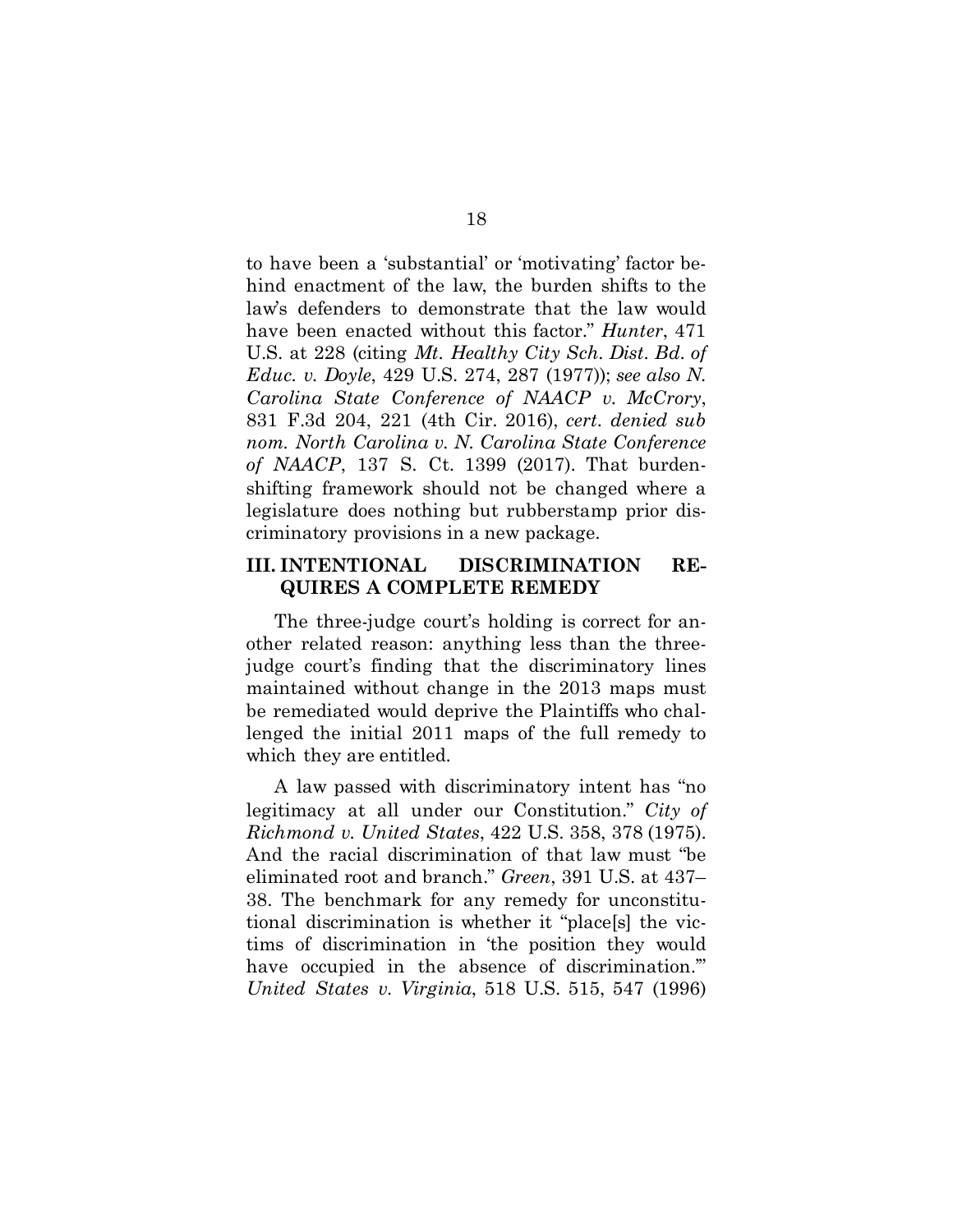(quoting *Milliken v. Bradley*, 433 U.S. 267, 280 (1977)).

The legislative choices underlying an intentionally discriminatory law are owed no deference whatsoever. *See Arlington Heights*, 429 U.S. at 265-66. At the time of the interim maps, the three-judge court had not fully adjudicated the question of which lines were infected with the Legislature's discriminatory purpose. When it completed its analysis based on the fuller record presented at trial, it determined more districts were impacted by that purpose than it originally identified at the time that it drew the interim maps under the pressure of impending election deadlines. Therefore, the legislative choices that the three-judge court left in place in the interim maps out of deference were not entitled to any such deference in designing a permanent remedy.

Where a court finds that the state has acted with unconstitutional discriminatory intent, "the court has not merely the power but the duty to render a decree which will so far as possible eliminate the discriminatory effects of the past as well as bar like discrimination in the future." *Louisiana v. United States*, 380 U.S. 145, 154 (1965). Under the 2013 plans, the three-judge court determined that many purposeful discriminatory choices from the 2011 plans continued to injure Plaintiffs and dilute their voting strength. *See Perez II*, 253 F. Supp. 3d at 875; *Perez I*, 274 F. Supp. 3d at 652.

That *some* of the discriminatory choices were identified and eliminated in the interim maps is not sufficient to right these wrongs. *See Dillard v. Baldwin County Comm'n*, 694 F. Supp. 836, 843 (M.D.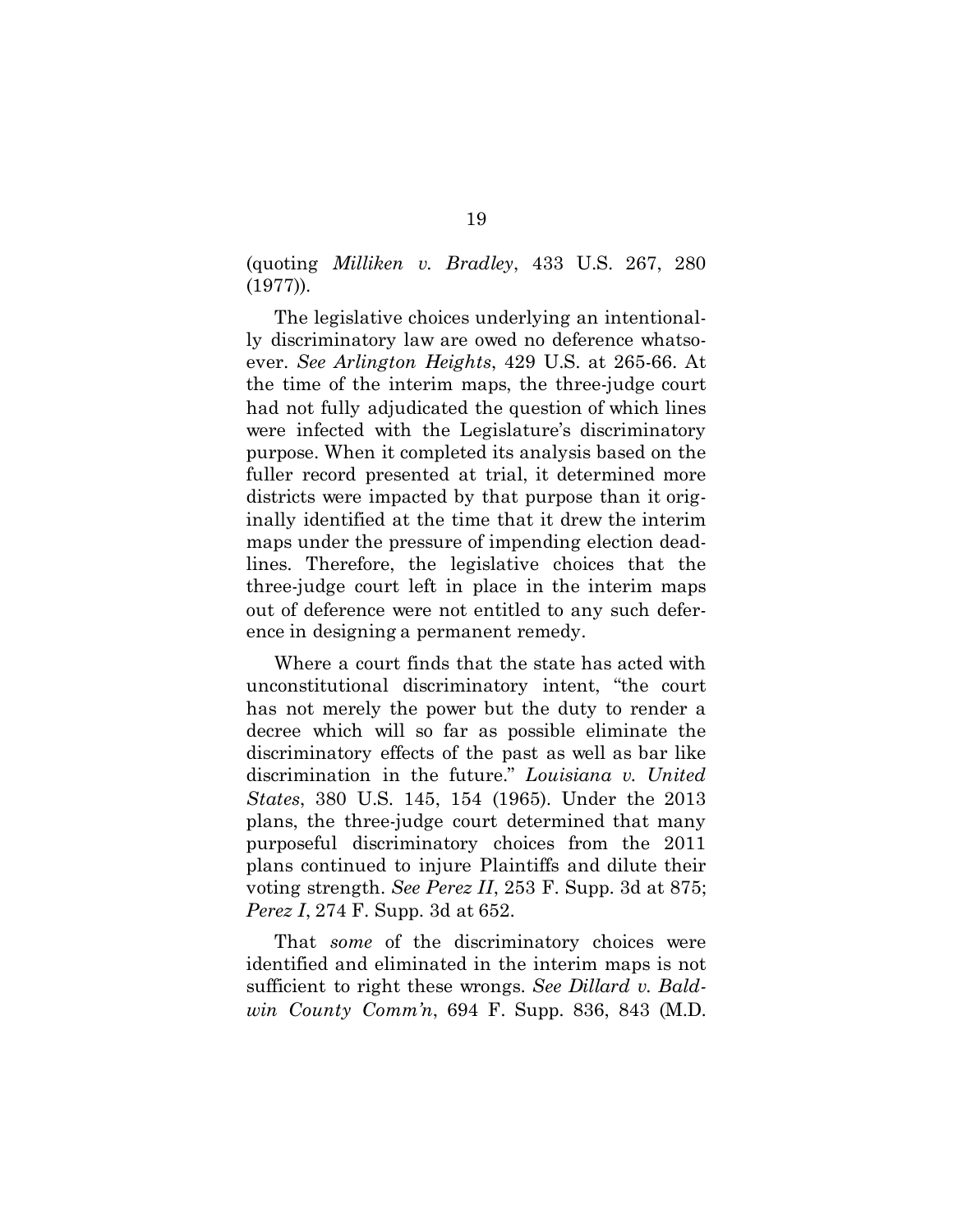Ala. 1988), *aff'd* 862 F.2d 878 (11th Cir. 1988) (rejecting a state-proposed remedy that was "still a product of the legislature's intentional racial discrimination" and holding that "deleting just one feature of [a discriminatory] at-large system would [not] delete the invidious taint of this broad legislative scheme"); *N. Carolina State Conference of NAACP*, 831 F.3d at 240 ("But, even if the State were able to demonstrate that the amendment lessens the discriminatory effect of the photo ID requirement, it would not relieve us of our obligation to grant a complete remedy in this case. That remedy must reflect our finding that the challenged provisions were motivated by an impermissible discriminatory intent and must ensure that those provisions do not impose any lingering burden on African American voters.").

The three-judge court was correct to order a complete remedy for the intentional harms to minorities perpetuated by the 2013 plans. Anything less would not "place the victims of [Texas's] discrimination in the position they would have occupied in the absence of discrimination." *See Virginia*, 518 U.S. at 565; *see also City of Port Arthur v. United States*, 459 U.S. 159, 168 (1982) (holding that "in light of the prior findings of discriminatory purpose," the district court's elimination of the majority vote requirement in the proposed remedial plan "was a reasonable hedge against the possibility that the [remedial] scheme contained a purposefully discriminatory element"); *Louisiana*, 380 U.S. at 154-155 (enjoining an unconstitutional literacy test and a new subsequently enacted test because, even if the new test was nondiscriminatory, it perpetuated the discrimi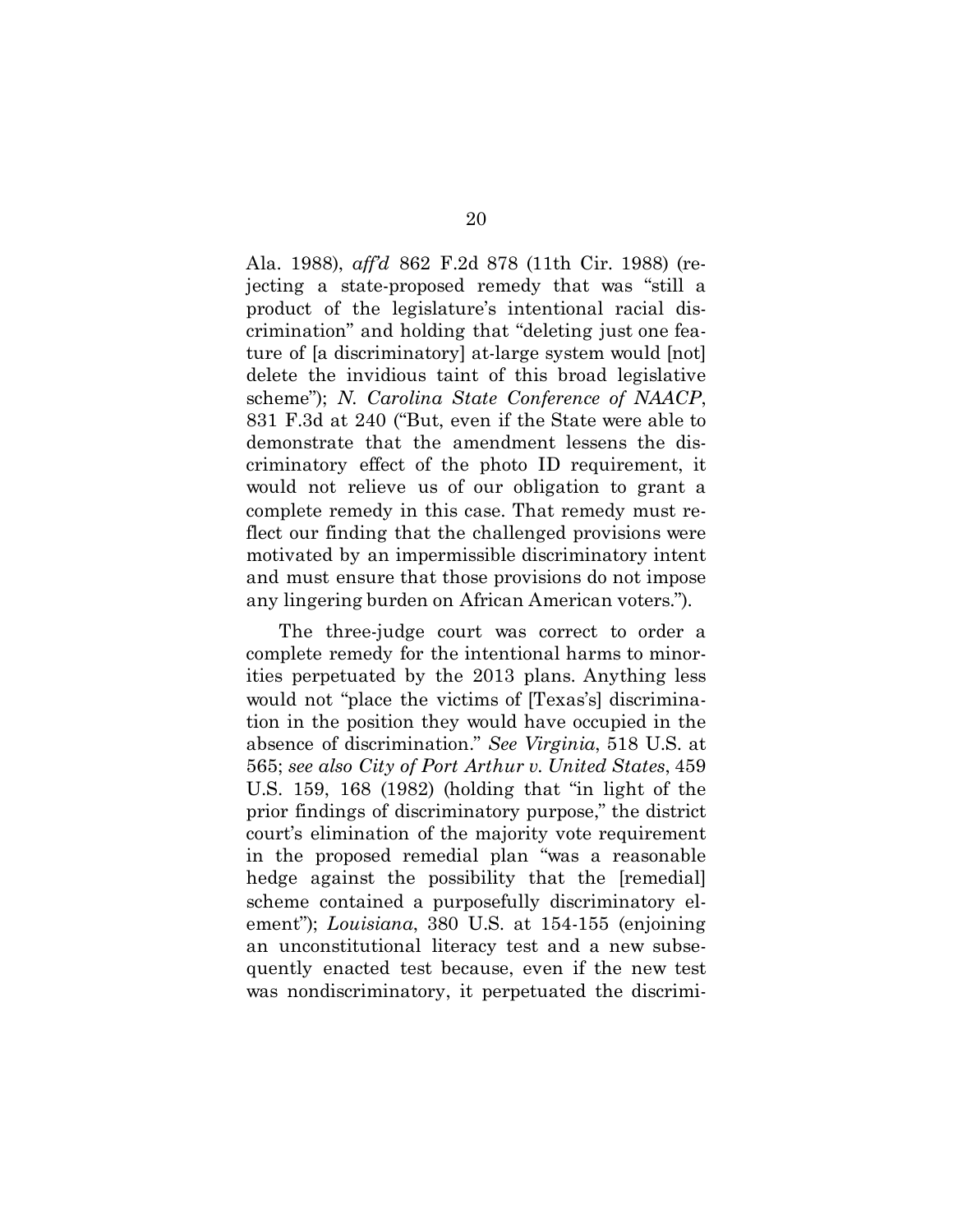natory burdens placed on Black voters by the prior test).

### <span id="page-27-0"></span>**IV. AN INTERIM REMEDIAL ORDER DOES NOT SET THE FINAL CONTOURS OF RE-LIEF**

Texas's argument regarding the legal significance of its legislature adopting the three-judge court's interim plans as its enacted plans misconstrues the nature of preliminary relief. Texas argues: "[O]ne would have thought there was one reasonably safe course available to bring [redistricting litigation] to an end—namely, enacting the three-judge court's remedial redistricting plan as the legislature's own." Appellants' Brief at 1. That might be true of a *final* remedial plan but it is certainly not true of a preliminary remedy at an early stage in the case.

It is well established that such preliminary relief does not and could not settle the final rights of the parties. "The purpose of such interim equitable relief is not to conclusively determine the rights of the parties but to balance the equities as the litigation moves forward." *Trump v. Int'l Refugee Assistance Project*, 137 S. Ct. 2080, 2087 (2017) (per curiam) (internal citations removed); *see also Walters v. Nat'l Ass'n of Radiation Survivors*, 473 U.S. 305, 317 (1985) ("[A]ny conclusions reached at the preliminary injunction stage are subject to revision[.]"); *Univ. of Texas v. Camenisch*, 451 U.S. 390, 395 (1981). Although Texas argues that it "took the court at its word that those maps complied with the Constitution and the VRA," Appellants' Brief at 1, the court did not make that assertion. To the contrary, the order warned both parties that the map did not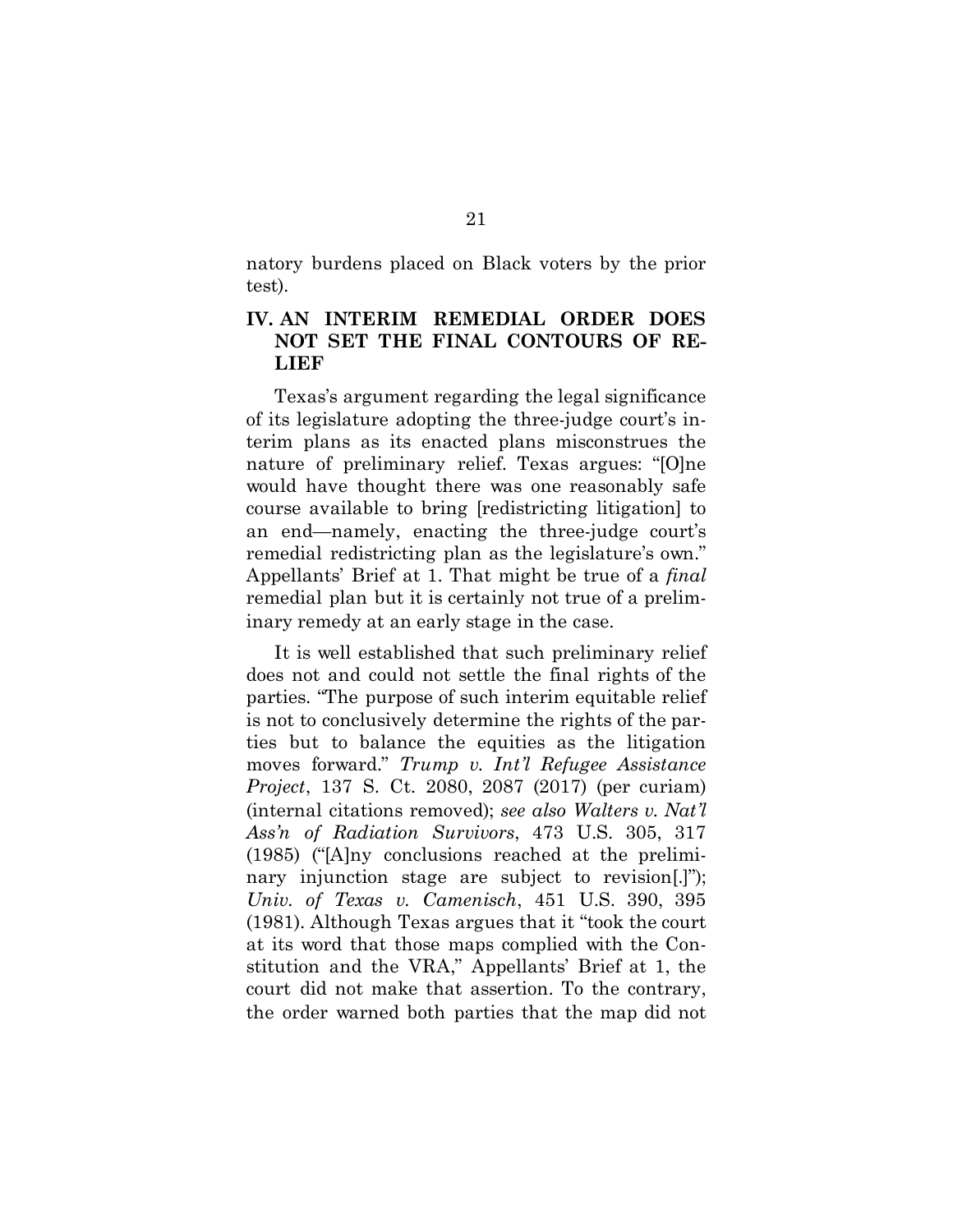represent "a final judgment on the merits as to any claim or defense in this case." Jurisdictional App. 315a.

Thus, Texas's description of the three-judge court's ruling, which drives many of its legal arguments, is fatally flawed:

> According to the district court, its own maps were infected with the "taint of discriminatory intent"—a taint that the Legislature (but apparently not the court) was obligated to "remove" if it wanted to adopt those maps as state law rather than just abide by them as a judicial decree.

Appellants' Brief at 1. The three-judge court eventually concluded that its interim and preliminary order did not identify all of the discriminatory choices that the Texas Legislature engaged in. If the Texas Legislature had not enacted the 2013 plan into law, the three-judge court would assuredly have altered its own remedial map to remove those discriminatory choices in its final remedial order. Thus, the threejudge court is not imposing any double standard on Texas but merely recognizing its duty to alter interim relief based on final merits findings. That is how interim and final relief work.

Texas's argument, if it prevailed, would profoundly disrupt the incentives for both courts and parties at the interim stages of litigation. This Court has urged district courts, in fashioning interim remedial relief in redistricting matters, to defer as much as possible to state legislative policy choices and re-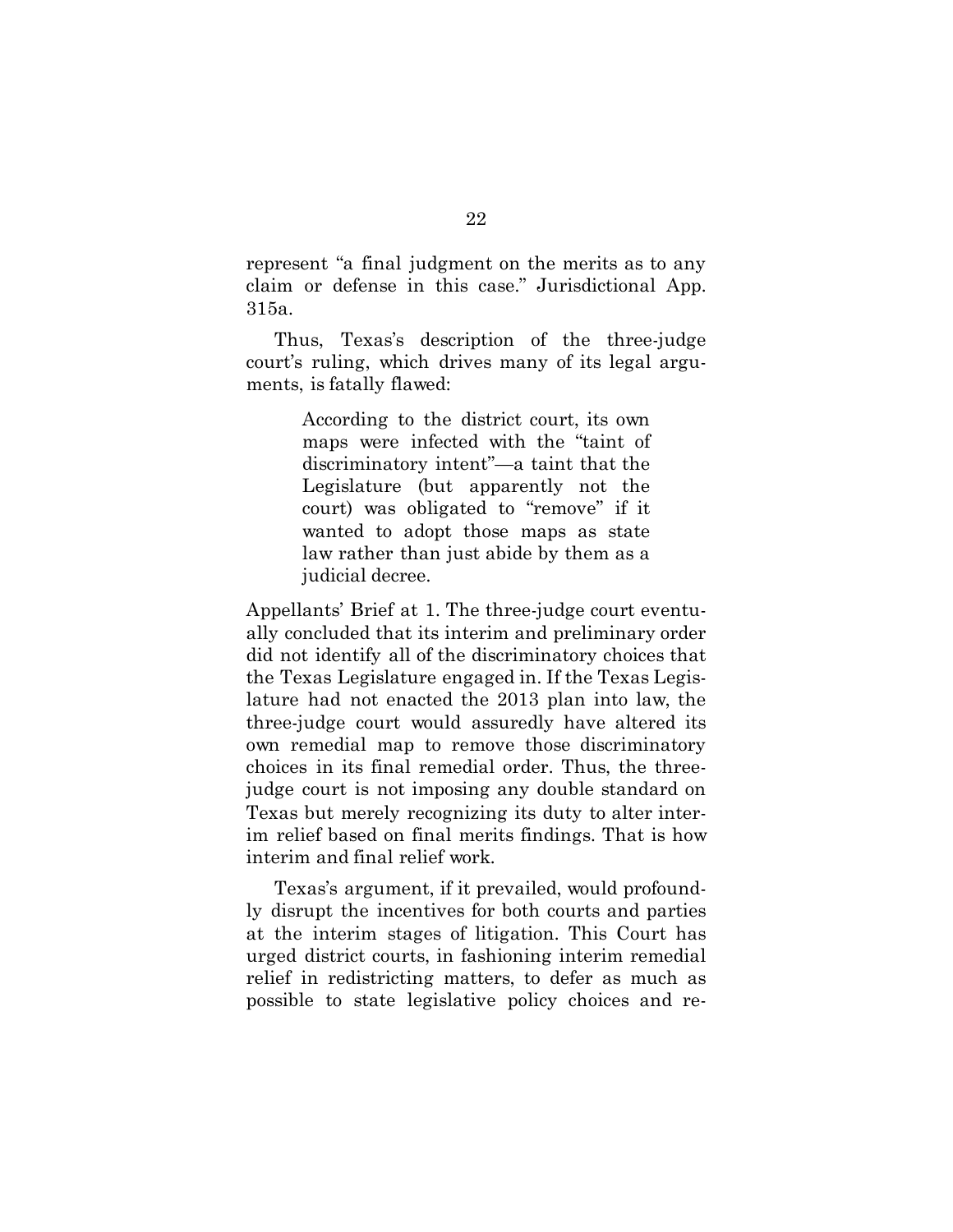quire plaintiffs to meet their burden of proving likelihood of success on the merits of a challenge to alter those choices. *See Perry*, 565 U.S. at 393-94. Yet, ironically, if Texas's position prevails, three-judge courts may often skew their results to provide broader relief at the preliminary stage in order to maintain their discretion to fashion appropriate final relief. That is because Texas's argument creates a one-way ratchet where awarding additional relief at the final stage may be exceedingly difficult. So long as the state accepts the interim relief as its own, the court will lose its authority to determine that more relief is necessary after review of a full record. This approach, while attractive to Texas at this moment to protect this map, is harmful to the process overall. It creates incentives for district courts to provide greater preliminary relief with the knowledge that such relief can be scaled back but may impose a ceiling. Such incentives run directly counter to this Court's admonition that "[r]edistricting is 'primarily the duty and responsibility of the State'" and courts should be reticent to disturb state choices. *Id.* at 392 (quoting *Chapman v. Meier*, 420 U.S. 1, 27 (1975)).

This strategy will also disrupt the incentives for negotiation at the interim stage. Interim relief in elections-related cases is often urgent, requiring quick and decisive action in time for relief to be put into place prior to an upcoming election. *See, e.g.*, *Purcell v. Gonzalez*, 549 U.S. 1 (2006). These interim plans are often negotiated compromises among the parties. Indeed, this plan was not drawn by the three-judge court but by Defendants and some Plaintiff groups. *Perez v. Texas*, 891 F. Supp. 2d at 825. Negotiation and compromise among the parties at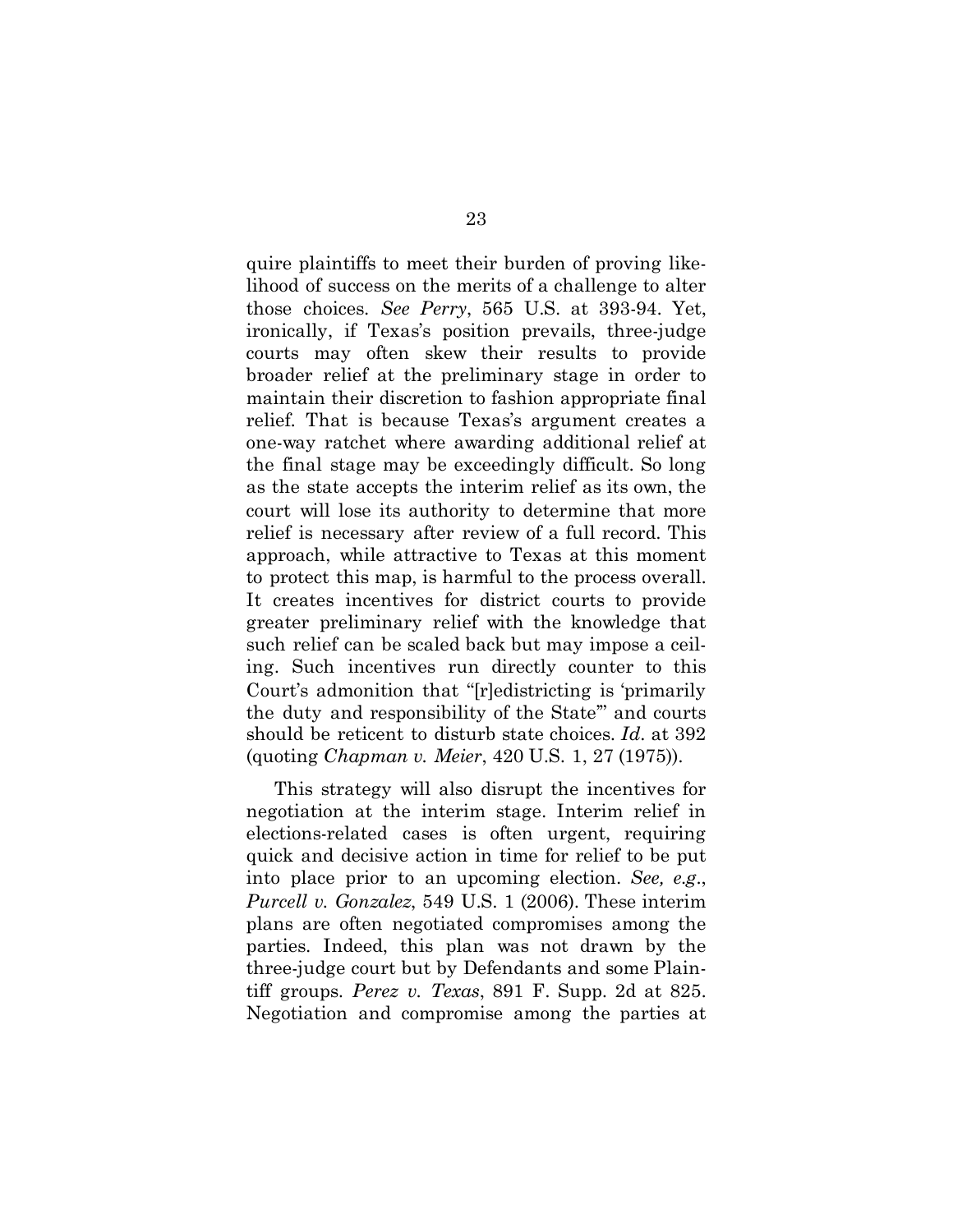the interim stage helps preserve judicial resources and ensure timely relief. It should be encouraged.

But Texas's strategy, if successful, will prevent plaintiffs from engaging in good-faith compromise in the interest of agreed upon interim relief if that means they are creating obstacles to complete relief at the final stage. Moreover, courts will be hesitant to accept a compromise plan if it may prevent them from awarding full relief in the future. This is particularly true if, as was the case here, only some plaintiffs agree to the compromise plan. If Texas succeeds, courts would be right to reject such compromise plans that may trade away the rights of other plaintiffs without full adjudication. The end result of Texas's legal theory is that parties will be seeking this Court's interference at the interim stage of many more redistricting matters.

Texas's legal theory of the case fundamentally misunderstands the role of interim relief in the judicial process. Moreover, the incentive structure it would create is unnecessary and harmful to the ability of courts and parties to fashion interim relief. It should be rejected.